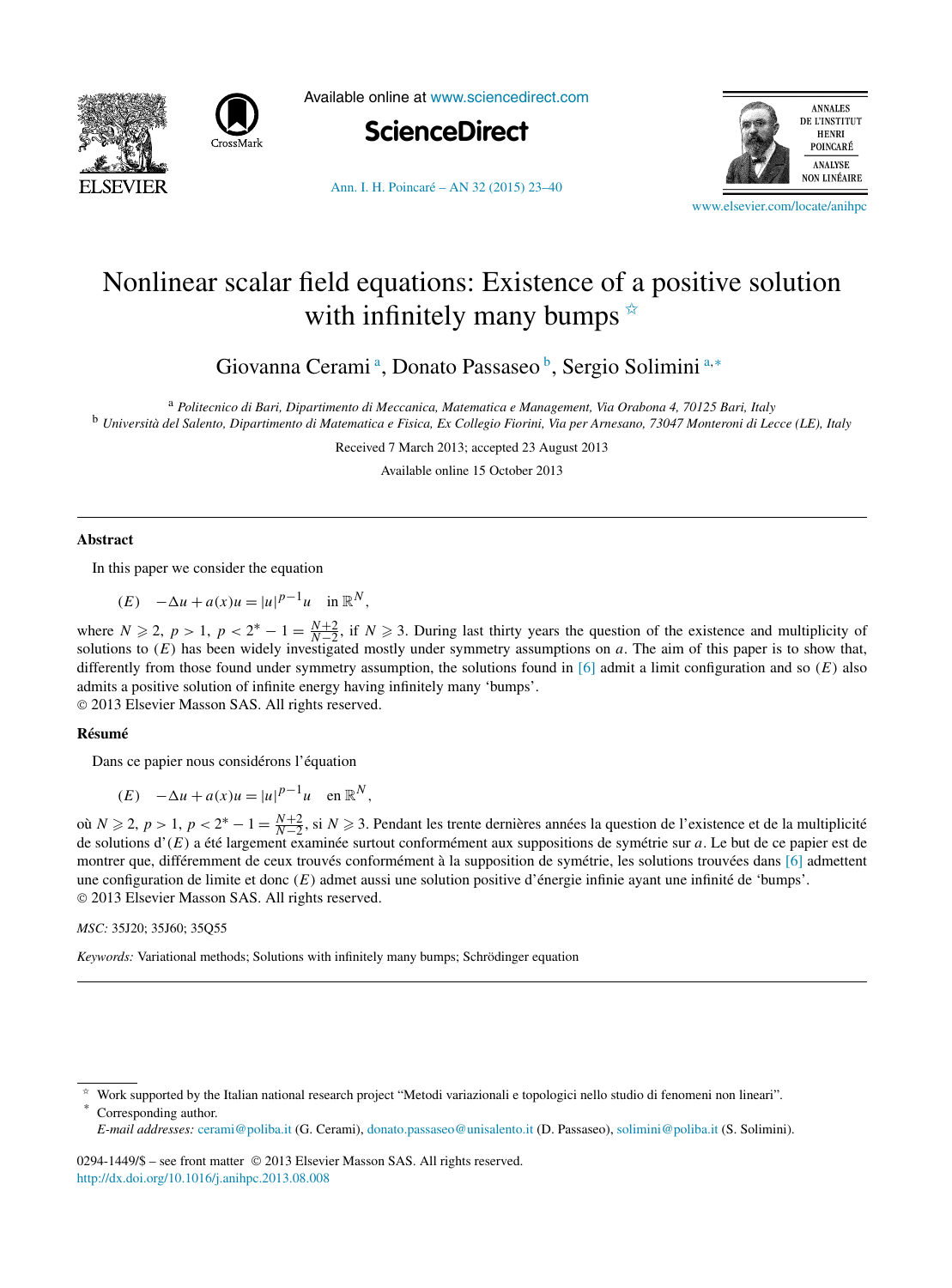## <span id="page-1-0"></span>**1. Introduction**

In this paper we consider the equation

$$
(E) \quad -\Delta u + a(x)u = |u|^{p-1}u \quad \text{in } \mathbb{R}^N,
$$
  
where  $N \ge 2$ ,  $p > 1$ ,  $p < 2^* - 1 = \frac{N+2}{N-2}$ , if  $N \ge 3$ , and the potential  $a(x)$  is a positive function that is not required to  
eniov symmetry.

During the past years there has been a considerable amount of research on this kind of questions; the interest comes, essentially, from two reasons: their specific mathematical difficulties, that make them challenging to the researchers, and, moreover, the fact that equations as *(E)* arise naturally in several branches of mathematical physics. Indeed the solutions of  $(E)$  can be seen as stationary states (corresponding to solitary waves) in nonlinear equations of the Klein–Gordon type

$$
\frac{\partial^2 \varphi}{\partial t^2} - \Delta \varphi + (a(x) + \omega^2)\varphi - |\varphi|^{p-2}\varphi = 0
$$
\n(1)

and of Schrödinger type

$$
i\frac{\partial \varphi}{\partial t} - \Delta \varphi + (a(x) + \omega^2)\varphi - |\varphi|^{p-2}\varphi = 0
$$
\n(2)

(where  $\varphi = \varphi(t, x)$ ) is a complex function defined on  $\mathbb{R} \times \mathbb{R}^N$ .

Let us consider, for instance, Eq.  $(1)$ : it corresponds to the Lagrangian density

$$
\mathcal{L}(\varphi) = -\frac{1}{2}|\varphi_t|^2 + \frac{1}{2}|\nabla\varphi|^2 + \frac{1}{2}(a(x) + \omega^2)|\varphi|^2 - \frac{1}{p}|\varphi|^p.
$$

Thus, looking for a solitary wave, of the standing wave form, means searching solutions  $\varphi(x, t) = e^{i\omega t}u(x)$ , with  $u : \mathbb{R}^N \to \mathbb{R}$ , hence one is led exactly to the equation considered in *(E)*. Analogously searching for stationary states of (2) leads again to *(E)*.

Furthermore, we recall that, besides the above mentioned problems, equations like *(E)*, which are also called Euclidean scalar field equations, appear in several other context of physics: nonlinear optics, laser propagations, constructive field theory, etc.

During last thirty years the question of the existence and multiplicity of solutions to *(E)* has been widely investigated and most results have been obtained under symmetry assumptions on *a*. However, some considerable progress has been performed also in the case in which  $a(x)$  is not required to fulfill symmetry properties. We just mention that, formerly, the existence of a positive solution has been shown in  $[7,1,2]$ , while the existence of infinitely many changing sign solutions has been proven in [\[5\].](#page-17-0)

We refer the interested reader either to [\[4\]](#page-17-0) or to [\[6\]](#page-17-0) for a more detailed description of the development of the researches as well as a quite exhaustive list of references.

Very recently, an answer to the question of the existence of infinitely many positive solutions to *(E)* has been given in [\[6\]](#page-17-0) where the following result has been proved:

### **Theorem 1.** *Let assumptions*

$$
(h_1) \ a(x) \rightarrow a_\infty > 0 \ as \ |x| \rightarrow \infty,
$$
  
\n
$$
(h_2) \ a(x) \ge a_0 > 0, \ \forall x \in \mathbb{R}^N,
$$
  
\n
$$
(h_3) \ a \in L_{loc}^{N/2}(\mathbb{R}^N),
$$
  
\n
$$
(h_4) \ \exists \bar{\eta} \in (0, \sqrt{a_\infty}) : \lim_{|x| \rightarrow +\infty} (a(x) - a_\infty) e^{\bar{\eta}|x|} = +\infty
$$

*be satisfied.*

*Then there exists a positive constant,*  $\mathcal{A} = \mathcal{A}(N, \overline{\eta}, a_0, a_\infty) \in \mathbb{R}$ *, such that, when* 

$$
|a(x) - a_{\infty}|_{N/2,loc} := \sup_{y \in \mathbb{R}^N} |a(x) - a_{\infty}|_{L^{N/2}(B_1(y))} < A,
$$

*equation* (*E*) has infinitely many positive solutions belonging to  $H^1(\mathbb{R}^N)$ .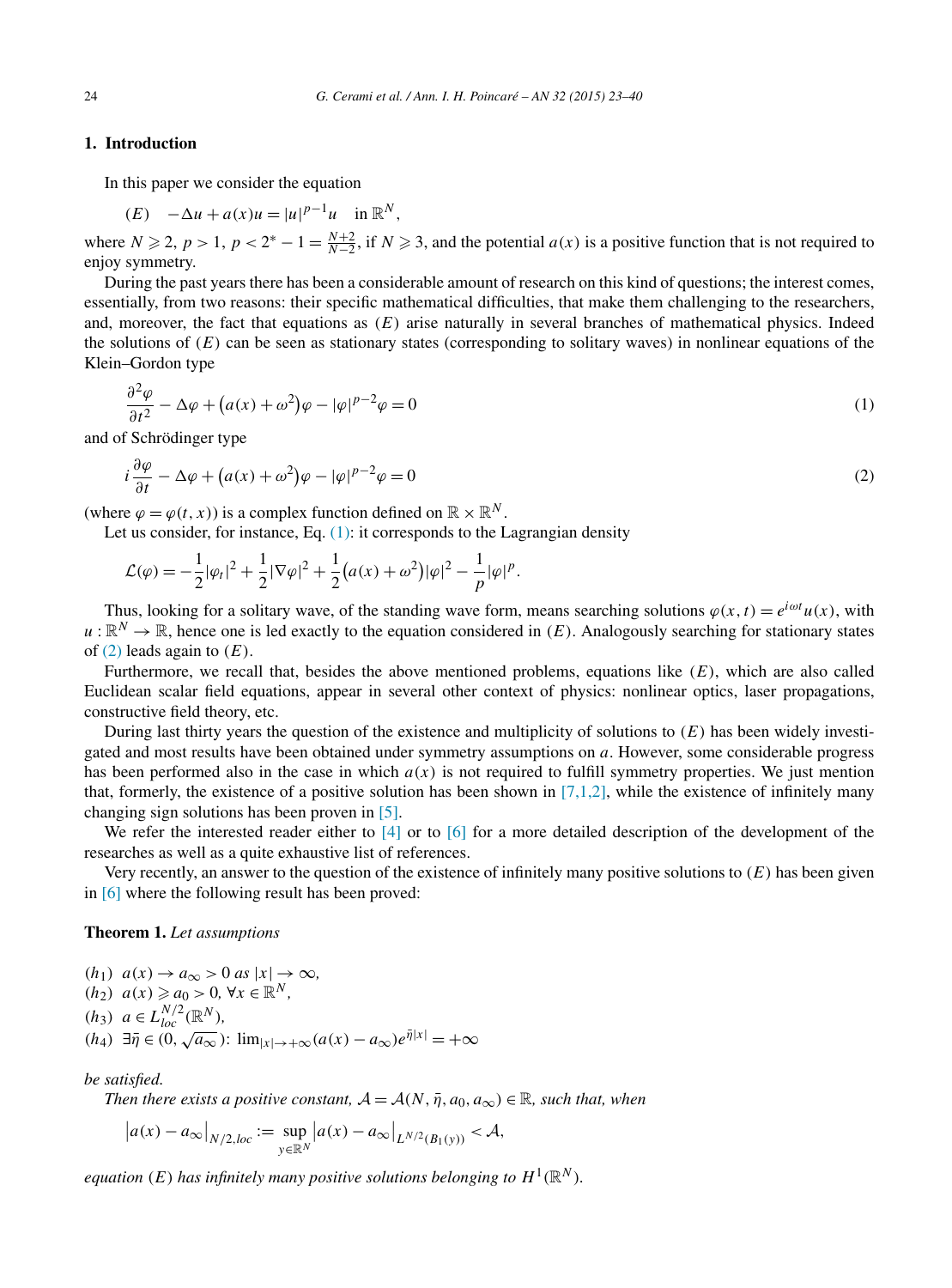<span id="page-2-0"></span>The solutions, whose existence is asserted in [Theorem 1,](#page-1-0) are multi-bump functions. The claim is proved just showing, by purely variational methods, that, for all  $k \in \mathbb{N} \setminus \{0\}$ , there exists a solution of  $(E)$  which belongs to a special class consisting of functions having exactly *k* bumps.

The aim of this paper is to show that *(E)* admits also a positive solution of infinite energy having infinitely many 'bumps'.

In order to be more precise about our achievement we need to introduce some notation.

We denote by  $w(x) \in H^1(\mathbb{R}^N)$  the ground state solution of the limit equation

$$
(E_{\infty}) \quad -\Delta u + a_{\infty} u = |u|^{p-1} u \quad \text{in } \mathbb{R}^N.
$$

For all function  $u \in H^1(\mathbb{R}^N)$  and for fixed  $\delta$ , we set

$$
u^{\delta}(x) := (u - \delta)^{+}(x)
$$

and

$$
u_{\delta}(x) := u(x) - u^{\delta}(x)
$$

and we call  $u^{\delta}(x)$  the *emerging part* of *u* above  $\delta$ ,  $u_{\delta}(x)$  the *submerged part* of *u* under  $\delta$ .

Fixing  $\delta$  and  $\rho$ , we say that  $u \in H^1(\mathbb{R}^N)$  is *emerging around the k points*  $x_1, x_2, ..., x_k$  (in k balls of radius  $\rho$ ) if

$$
u^{\delta}(x) = \sum_{i=1}^{k} u_i^{\delta}(x)
$$

where for all  $i \in \{1, 2, ..., k\}, u_i^{\delta} \geq 0, u_i^{\delta} \neq 0, u_i^{\delta} \in H_0^1(B_\rho(x_i)), B_\rho(x_i) \cap B_\rho(x_j) = \emptyset$  if  $i \neq j$ . Now our result can be stated as follows:

## **Theorem 2.** *Let assumptions of [Theorem](#page-1-0)* 1 *be satisfied.*

*Then there exists a solution of*  $(E)$ ,  $\bar{u} \in H_{loc}^1(\mathbb{R}^N)$ , which is emerging around an unbounded sequence of points  $(\bar{x}_n)_n, \, \bar{x}_n \in \mathbb{R}^N \; (\bar{x}_n \neq \bar{x}_m \text{ for } m \neq n).$ 

*Moreover*  $\bar{u}$  *and*  $(\bar{x}_n)_n$  *have the following properties:* 

$$
\lim_{n \to \infty} \min\{|\bar{x}_n - \bar{x}_m| \colon m \in \mathbb{N}, \ m \neq n\} = +\infty,\tag{3}
$$

$$
\lim_{n \to \infty} \bar{u}(x + \bar{x}_n) = w(x) \quad \text{uniformly on all compact subsets of } \mathbb{R}^N. \tag{4}
$$

We remark that, while the multi-bump solutions obtained in [Theorem 1](#page-1-0) have a variational characterization, solution  $\bar{u}$  is obtained as limit, as  $k \to +\infty$ , of a sequence  $(u_k)_k$  of multi-bump solutions to  $(E)$  given by [Theorem 1.](#page-1-0) The reason of the success of our procedure is strongly related to the nature of the solutions  $u_k$ . Actually, a  $k$ -bump solution is obtained first minimizing the action functional on sets of functions emerging around a fixed *k*-tuple of points of  $\mathbb{R}^N$ , then considering the maxima of the minima when the *k*-tuples vary in a suitable subset of  $\mathbb{R}^N$ . In this argument the role played by the 'slow decay' assumption on  $a(x)$  is basic, because the attractive effect of  $a(x)$ , due to assumption  $(h<sub>4</sub>)$ , is dominating on the repulsive disposition, due to the maximization procedure, of positive masses with respect to each other and makes the bumps not to escape at infinity.

So, relation (3) is just a consequence of the above described situation and indicates the bumps of  $\bar{u}$  rarefy, as the distance from the origin increases, giving rise to a quite new phenomenon. Indeed, for instance, multi-bump positive solutions, obtained under assumptions of radial symmetry on *a(x)* in [\[8\],](#page-17-0) clearly do not converge as the number of the bumps increases, on the contrary the solutions are built in such a way that the bumps, as their number increases, spread out, going far away from each other and far away from the origin in a uniform way.

The paper is organized as follows: in Section [2](#page-3-0) the variational framework of the paper is introduced and some useful facts as well as some results contained in [\[6\]](#page-17-0) are collected; Section [3](#page-6-0) contains some preliminary estimates; Section [4](#page-11-0) is devoted to the proof, subdivided in several steps, of Theorem 2.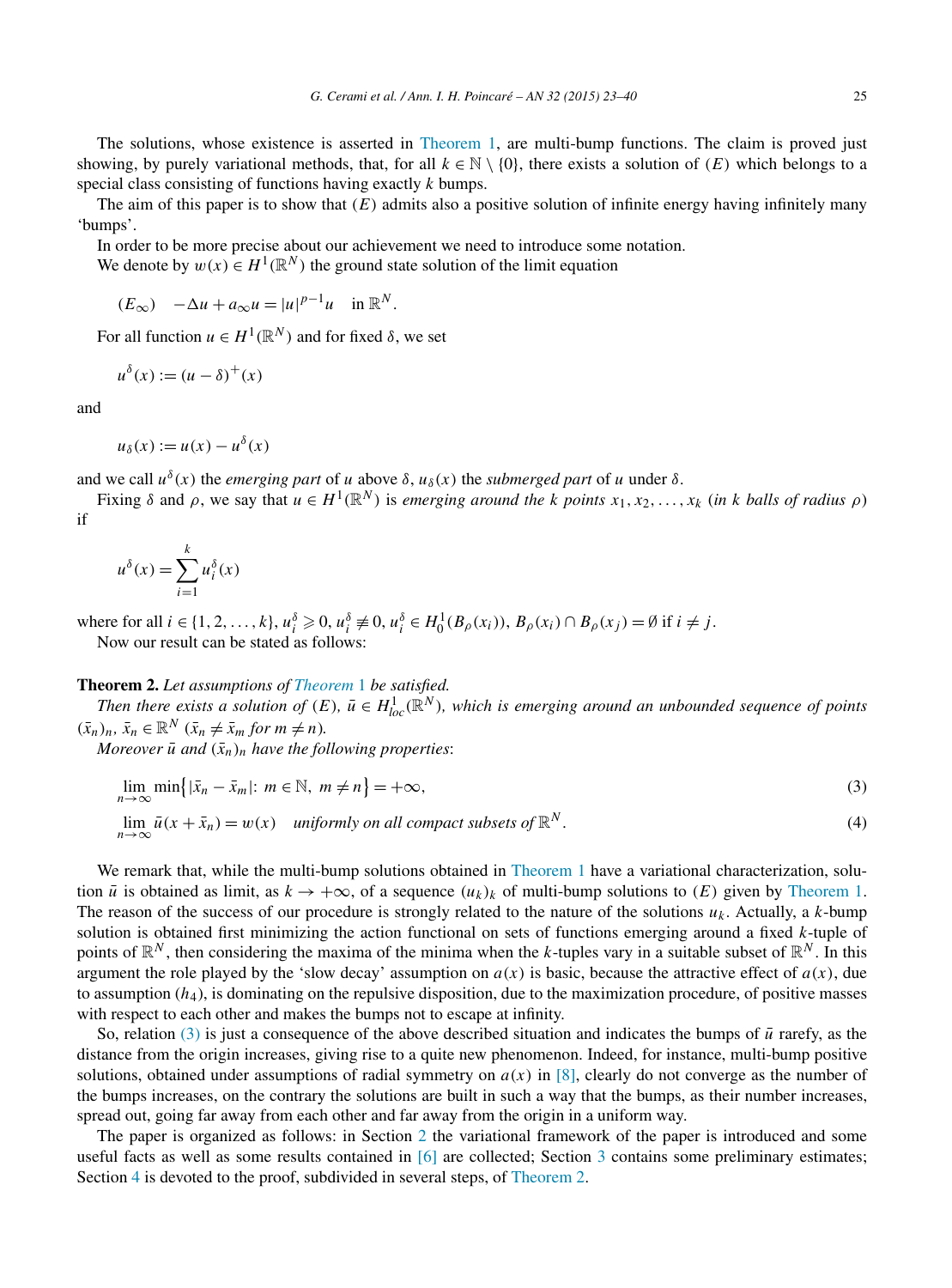### <span id="page-3-0"></span>**2. Notation, variational framework and useful facts**

Throughout the paper we make use of the following notation:

- Given a measurable subset *D* of  $\mathbb{R}^N$ ,  $|D|$  denotes its Lebesgue measure.
- When *D* is open,  $H^1(D)$  denotes the closure of  $\mathcal{C}^{\infty}(D)$  with respect to the norm

$$
||u||_{D} := \bigg[ \int_{D} \big( |\nabla u|^2 + u^2 \big) \, dx \bigg]^{1/2};
$$

the norm in  $H^1(\mathbb{R}^N)$  is denoted by  $\|\cdot\|$ .

•  $L^p(D)$ ,  $1 \leq p \leq +\infty$ , denotes the Lebesgue space with norm  $|\cdot|_{p,D}$ 

$$
|u|_{p,D} := \left[\int\limits_D |u|^p dx\right]^{1/p};
$$

the norm in  $L^p(\mathbb{R}^N)$  is denoted by  $|\cdot|_p$ .

- $B_r(x)$ , when *x* belongs to a metric space *X*, denotes the open ball of *X* having radius *r* and centered at *x*.
- $L_{loc}^p(\mathbb{R}^N)$ ,  $1 \leq p < +\infty$ , and  $H_{loc}^1(\mathbb{R}^N)$  denote the sets of functions *u* such that  $\forall x \in \mathbb{R}^N$  there exists an open set  $D \in \mathbb{R}^N$ , so that  $x \in D$  and  $u_{|D} \in L^p(D)$ , respectively,  $u_{|D} \in H^1(D)$ .
- Given any function  $u : \mathbb{R}^N \to \mathbb{R}$ , supp *u* denotes its support (defined as in [\[3, Sec. 4\]\)](#page-17-0); if *u* and *v* are real valued functions defined in  $D \subseteq \mathbb{R}^N$ , we denote, as usual, by  $u \vee v$  and  $u \wedge v$  the functions defined by  $(u \vee v)(x) :=$  $max(u(x), v(x))$  and  $(u \wedge v)(x) := min(u(x), v(x))$  for all  $x \in D$ .
- $C, c, \tilde{c}, \hat{c}, c_i$  denote various positive constants.

The variational functionals, related to problems *(P)* and  $(P_{\infty})$ , are denoted respectively by *I* and  $I^{\infty}$  and are defined in  $H^1(\mathbb{R}^N)$  as

$$
I(u) = \frac{1}{2} \int_{\mathbb{R}^N} \left( |\nabla u|^2 + a(x) u^2 \right) dx - \frac{1}{p+1} \int_{\mathbb{R}^N} |u|^{p+1} dx,
$$

and

$$
I^{\infty}(u) = \frac{1}{2} \int_{\mathbb{R}^N} (|\nabla u|^2 + a_{\infty} u^2) dx - \frac{1}{p+1} \int_{\mathbb{R}^N} |u|^{p+1} dx.
$$

The following lemma contains some known facts about  $(P_{\infty})$ , see f.i. [\[4\].](#page-17-0)

**Lemma 3.**  $(P_{\infty})$  has a positive, ground state, solution w, unique up to translation, radially symmetric, decreasing *when the radial coordinate increases and such that*

$$
\lim_{|x| \to +\infty} |D^j w(x)| |x|^{\frac{N-1}{2}} e^{\sqrt{a_{\infty}} |x|} = d_j > 0, \quad d_j \in \mathbb{R}, \ j = 0, 1.
$$
 (5)

In what follows we use the notation

$$
m_{\infty} := I^{\infty}(w) \quad \text{and} \quad w_{y}(x) := w(x - y); \tag{6}
$$

moreover, *we set*

$$
\alpha(x) := a(x) - a_{\infty}.
$$

In the rest of the paper, according to [\[6\],](#page-17-0) the real numbers  $\delta > 0$  and  $\rho > 0$  are fixed in such a way that

$$
\delta < \min\left\{w(0)/3, 1, (a_0/p)^{1/(p-1)}, a_0^{1/(p-1)}/2, \left[a_\infty - \bar{\eta}^2\right]^{1/(p-1)}\right\} \tag{7}
$$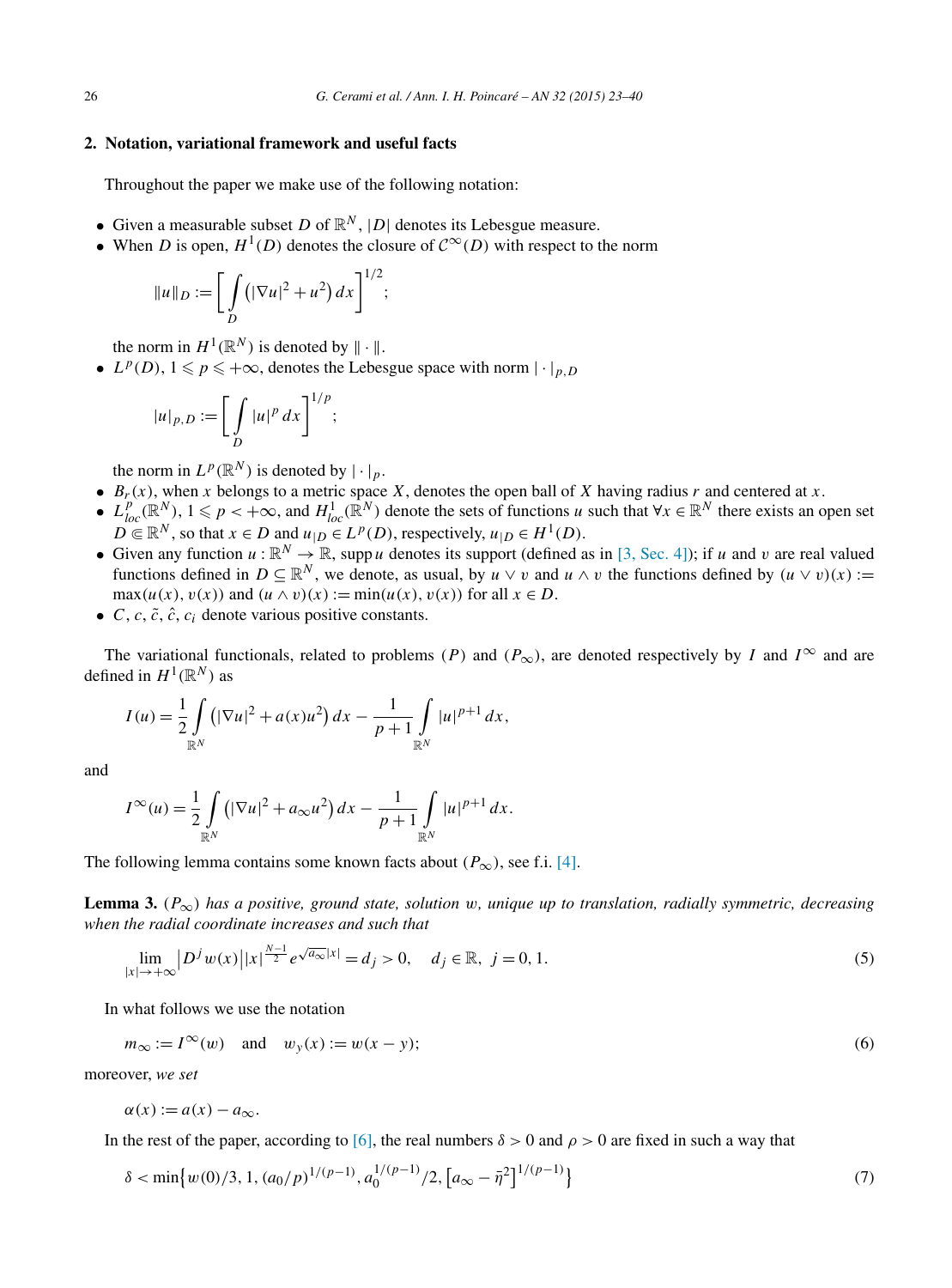<span id="page-4-0"></span>and

$$
w(x) < \delta, \quad \forall x \in \mathbb{R}^N \setminus B_{\rho/2}(0).
$$

Considering the sets  $\mathcal{K}_k$ ,  $k \in \mathbb{N} \setminus \{0\}$  defined as

$$
\mathcal{K}_k = \begin{cases} \mathbb{R}^N & \text{when } k = 1; \\ \{(x_1, \dots, x_k) \in (\mathbb{R}^N)^k : |x_i - x_j| \geq 3\rho, \ i, j = 1, 2, \dots, k, \ i \neq j \} \quad \text{when } k > 1, \end{cases}
$$
(8)

we set, for all  $(x_1, \ldots, x_k) \in \mathcal{K}_k$ ,

 $S_{x_1,...,x_k} = \{u \in H^1(\mathbb{R}^N): u \text{ emerging around } x_1, x_2,..., x_k \text{ and } I'(u)[u_i^{\delta}] = 0, \ \beta_i(u) = 0, \ \forall i = 1, 2,..., k\},\$ 

where

$$
\beta_i(u) = \frac{1}{|u_i^{\delta}|_2^2} \int\limits_{\mathbb{R}^N} (x - x_i) (u_i^{\delta}(x))^2 dx
$$

is a barycenter type map.

The arguments developed in [\[6\]](#page-17-0) show that [Theorem 1](#page-1-0) can be completed in the following way:

**[Theorem](#page-1-0) 4.** Let the assumptions of Theorem 1 be satisfied. Then, for all  $k \in \mathbb{N} \setminus \{0\}$ , there exists (at least) one *solution*  $\bar{u}_k$  *of*  $(E)$  *which is emerging around k points*  $(\bar{x}_1^k, \ldots, \bar{x}_k^k) \in \mathcal{K}_k$ .

*Moreover,*  $\bar{u}_k$  *is found as a critical point of I and is characterized as* 

$$
I(\bar{u}_k) = \min_{S_{x_1^k,...,x_k^k}} I(u) = \max_{\mathcal{K}_k} \min_{S_{x_1,...,x_k}} I(u).
$$

*Furthermore, setting*  $d(x) = dist(x, \lceil \operatorname{supp}(\bar{u}_k)^{\delta} \cup \operatorname{supp} \alpha^{-} \rceil)$ *, the relation* 

$$
0 < (\bar{u}_k)_{\delta}(x) < C\delta e^{-\bar{\eta}d(x)}\tag{9}
$$

*holds, with*  $C > 0$  *depending only on*  $\bar{\eta}$ *,*  $a_{\infty}$ *, N*.

For what follows it is useful to remark that, for all  $u \in H^1(\mathbb{R}^N)$ , emerging around *k* points  $x_1, \ldots, x_k$ , the functional *I* can be written as

$$
I(u) = I(u_{\delta}) + J_{\delta}(u^{\delta}) = I(u_{\delta}) + \sum_{i=1}^{k} J_{\delta}(u_{i}^{\delta})
$$

where the functional  $J_{\delta}$  is defined, for all *v* belonging to  $H^1(\mathbb{R}^N)$  and having compact support, as

$$
J_{\delta}(v) = \frac{1}{2} \int_{\mathbb{R}^{N}} \left( |\nabla v|^{2} + a(x) v^{2} \right) dx + \int_{\mathbb{R}^{N}} a(x) \delta v \, dx
$$
  
- 
$$
\frac{1}{p+1} \int_{\text{supp } v} \left( \delta + |v| \right)^{p+1} dx + \frac{1}{p+1} \delta^{p+1} |\text{supp } v|.
$$

Next lemmas describe some important features of the functionals *I* and  $J_{\delta}$ , as well as the nature of the 'natural nonsmooth constraint'  $I'(u)[u_i^{\delta}] = 0$ ,  $i = 1, ..., k$ , imposed to the functions belonging to the sets  $S_{x_1,...,x_k}$ .

**Lemma 5.** *Let assumptions (h*1*), (h*2*) and (h*3*) be satisfied. The functional I is coercive, convex and, hence, weakly lower semicontinuous on the set*

$$
\mathcal{H} := \{ u \in H^1(\mathbb{R}^N) : \, \big| u(x) \big| \leq \delta, \, \forall x \in \mathbb{R}^N \}.
$$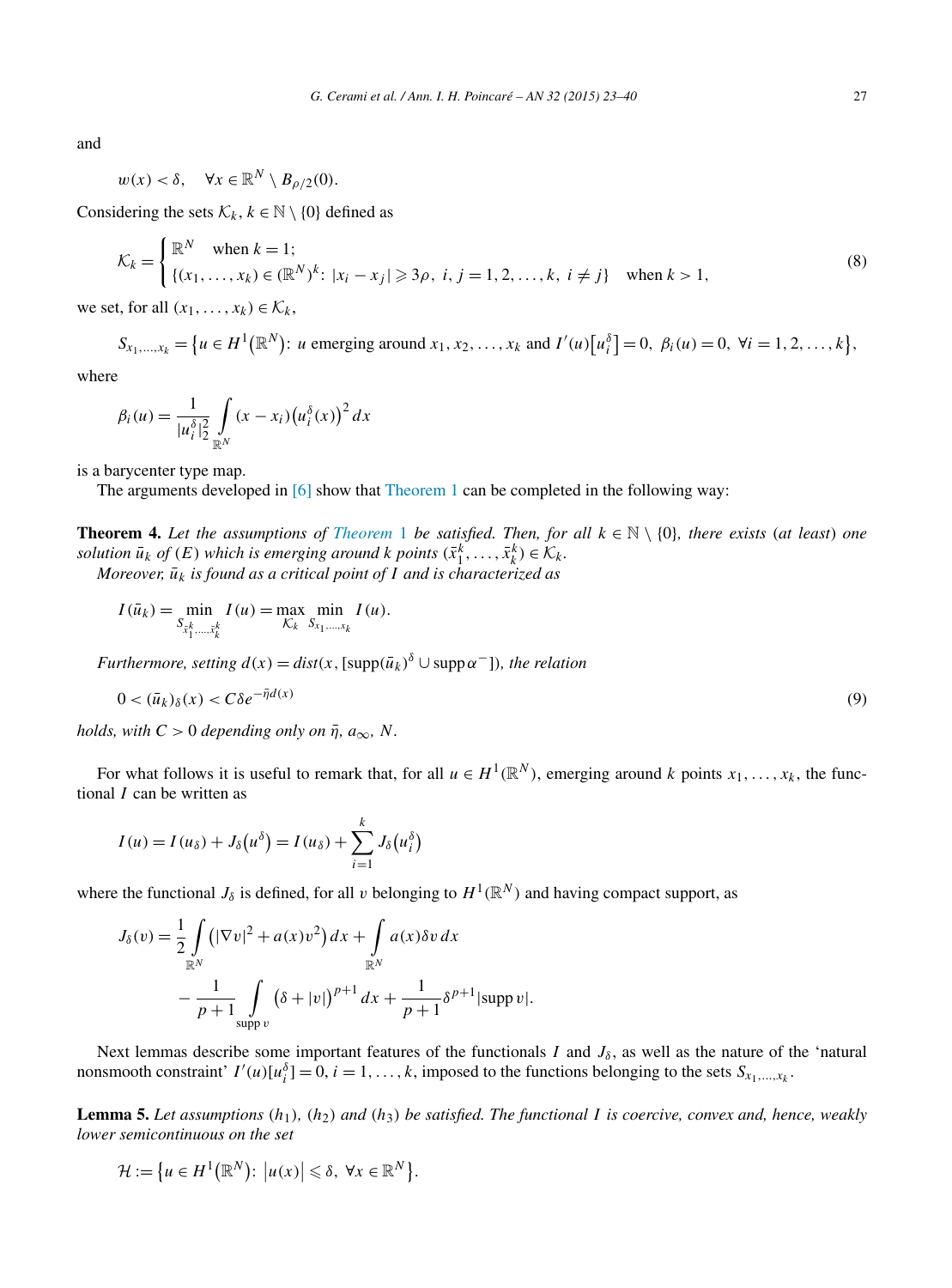<span id="page-5-0"></span>**Proof.** Because of the choice [\(7\)](#page-3-0) of  $\delta$ , for any function  $u \in \mathcal{H}$  we have

$$
I(u) = \frac{1}{2} \int_{\mathbb{R}^N} \left( |\nabla u|^2 + a(x) u^2 \right) dx - \frac{1}{p+1} \int_{\mathbb{R}^N} |u|^{p+1} dx
$$
  
\n
$$
\geq \frac{1}{2} \int_{\mathbb{R}^N} |\nabla u|^2 dx + a_0 \left( \frac{1}{2} - \frac{1}{p+1} \right) \int_{\mathbb{R}^N} u^2 dx > 0,
$$
\n(10)

thus the assertion follows.  $\Box$ 

**Lemma 6.** Let assumptions  $(h_1)$ ,  $(h_2)$  and  $(h_3)$  be satisfied. For all  $u \in H^1(\mathbb{R}^N)$  such that  $u^{\delta} \neq 0$ , the function  $\mathcal{I}_u : [0, +\infty) \to \mathbb{R}$  *defined as* 

$$
\mathcal{I}_u(t) = I\big(u_\delta + tu^\delta\big)
$$

*has a unique maximum point*  $t_u \in (0, +\infty)$ *.* 

**Lemma 7.** Let assumptions  $(h_1)$ ,  $(h_2)$  and  $(h_3)$  be satisfied. Let  $k \in \mathbb{N} \setminus \{0\}$  and  $(x_1, \ldots, x_k)$  belong to  $(\mathbb{R}^N)^k$ . Let  $u \in H^1(\mathbb{R}^N)$  *be a function emerging around the points*  $x_1, \ldots, x_k$ *, then for all*  $j \in \{1, \ldots, k\}$  *the function* 

$$
t \to I\left(u_{\delta} + \sum_{i \neq j} u_i^{\delta} + t u_j^{\delta}\right)
$$

*has a unique maximum point*  $t_u^j \in (0, +\infty)$ *.* 

**Lemma 8.** Let assumptions  $(h_1)$ ,  $(h_2)$  and  $(h_3)$  be satisfied. Then, for all  $k \in \mathbb{N} \setminus \{0\}$ , for all  $(x_1, \ldots, x_k) \in \mathcal{K}_k$ , for all  $i \in \{1, \ldots, k\},\$ 

$$
u \in S_{x_1,\dots,x_k} \quad \Longrightarrow \quad \begin{cases} I(u) > 0, \\ J_\delta(u_i^\delta) > 0. \end{cases} \tag{11}
$$

For the proofs of the above lemmas we refer the reader to [\[6\].](#page-17-0)

We also remark that the proof of Lemma 6 shows  $u_{\delta} + t_u u^{\delta}$  is the only point in the half line  $\{u_{\delta} + t u^{\delta} : t \in (0, +\infty)\},$ for which

$$
I'(u_{\delta}+t_{u}u^{\delta})[u^{\delta}]=0.
$$

Analogously, Lemma 7 gives, for *u* emerging around  $x_1, \ldots, x_k$ , that, for any  $j \in \{1, 2, \ldots, k\}$ , in the half line  $\{u_\delta +$  $\sum_{i \neq j} u_i^{\delta} + t u_j^{\delta}$ :  $t \in (0, +\infty)$ } there is just one point  $u_{\delta} + \sum_{i \neq j} u_i^{\delta} + t_u^j u_j^{\delta}$ , for which

$$
I'\left(u_{\delta} + \sum_{i \neq j} u_i^{\delta} + t_u^j u_j^{\delta}\right)[u_j^{\delta}] = 0.
$$

Given any  $u \in H^1(\mathbb{R}^N)$  such that  $u^{\delta} \neq 0$ , we call  $u_{\delta} + t_u u^{\delta}$  the projection of u on the set  $\{u \in H^1(\mathbb{R}^N) : I'(u)[u^{\delta}] =$ 0} and we set  $\vartheta(u) := t_u$ .

Analogously, if  $u \in H^1(\mathbb{R}^N)$  is emerging around k points we call  $u_\delta + \sum_{i \neq j} u_i^\delta + t_u^j u_j^\delta$  the projection of u on the *set*  $\{u \in H^1(\mathbb{R}^N): I'(u)[u_j^{\delta}] = 0\}$  and we set  $\vartheta_j(u) := t_u^j$ .

**Remark 1.** We point out that, when  $a(x) = a_{\infty}$ , the definition of  $S_{x_1,...,x_k}$  still makes sense and Lemmas 6, 7 and 8 hold. In this case we use the notation  $S^{\infty}_{x_1,\dots,x_k}$ . Moreover, for all  $u \in H^1(\mathbb{R}^N)$ ,  $u^{\delta} \neq 0$ , we denote by  $u_{\delta} + \vartheta^{\infty}(u)u^{\delta}$ , the projection of *u* on the set  $\{u \in H^1(\mathbb{R}^N): (I^{\infty})'(u)[u^{\delta}] = 0\}$ , and, when *u* is emerging around *k* points,  $u_{\delta}$  +  $\sum_{i \neq j} u_i^{\delta} + \vartheta_j^{\infty}(u) u_j^{\delta}$  denotes the projection of u on the set  $\{u \in H^1(\mathbb{R}^N): (I^{\infty})'(u)[u_j^{\delta}] = 0\}.$ 

We close this section by a lemma, whose proof can be found in [\[6\],](#page-17-0) that gives useful information about the set of the projections (on the constraint  $I'(u)[u^{\delta}] = 0$ ) of the family of ground state solutions of  $(P_{\infty})$ .

**Lemma 9.** Let assumptions  $(h_1)$ ,  $(h_2)$  and  $(h_3)$  be satisfied. Then  $\{\vartheta(w_v): v \in \mathbb{R}^N\}$  is a bounded set.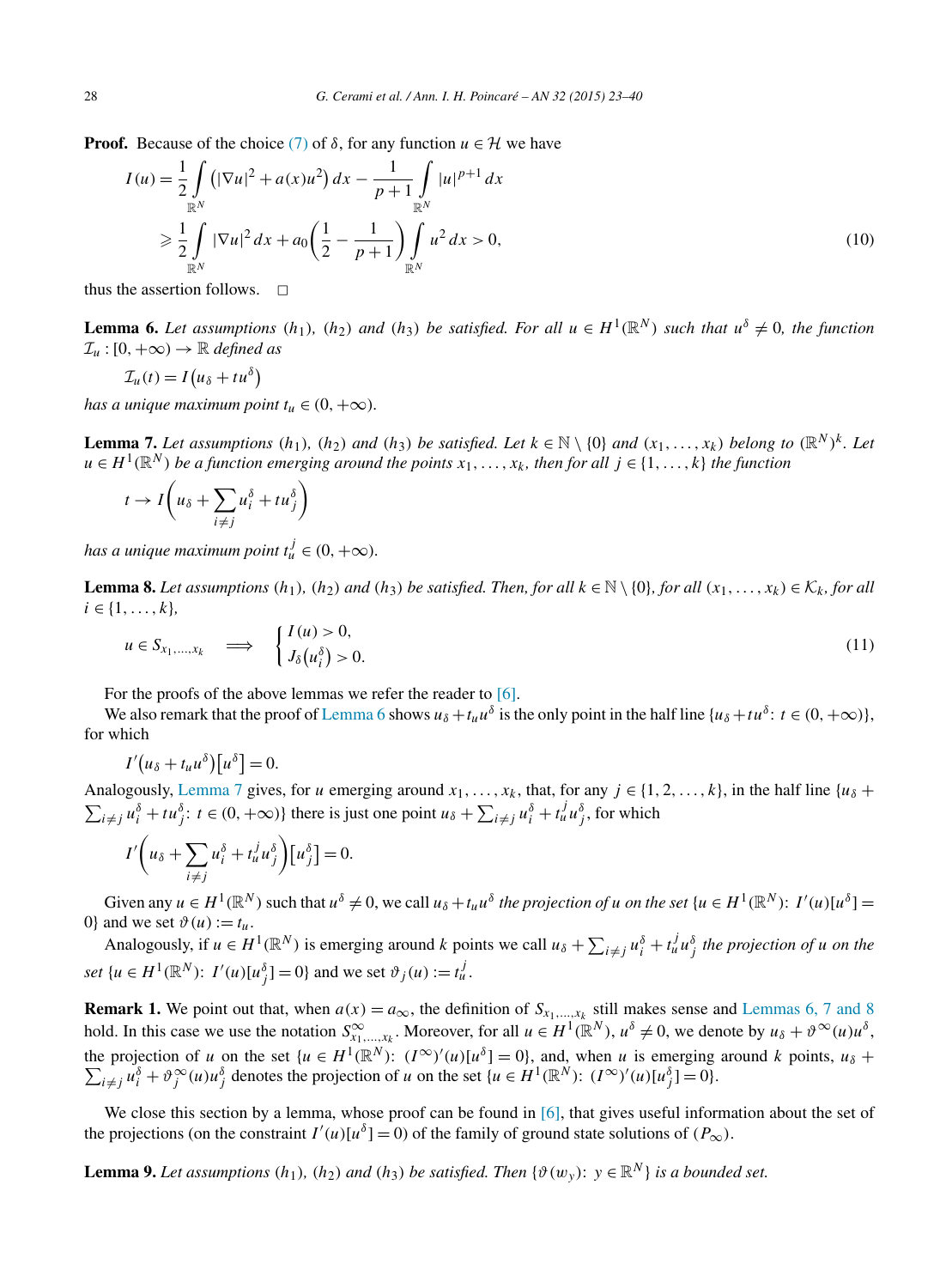### <span id="page-6-0"></span>**3. Preliminary estimates**

For all  $k \in \mathbb{N} \setminus \{0\}$  and for all  $(x_1, \ldots, x_k) \in \mathcal{K}_k$ , we put

$$
\mu(x_1, ..., x_k) := \min\{I(u): u \in S_{x_1, ..., x_k}\};
$$
  
\n
$$
M_{x_1, ..., x_k} = \{u \in S_{x_1, ..., x_k}: I(u) = \mu(x_1, ..., x_k)\};
$$
  
\n
$$
\mu_k = \max_{\mathcal{K}_k} \mu(x_1, ..., x_k) = \max_{\mathcal{K}_k} \min_{S_{x_1, ..., x_k}} I(u).
$$

**Lemma 10.** Let assumptions  $(h_1)$ ,  $(h_2)$ ,  $(h_3)$  and  $(h_4)$  be satisfied. Let  $(x_1, \ldots, x_k) \in \mathcal{K}_k$  and  $u \in M_{x_1,\ldots,x_k}$ . Then,  $\text{setting } d(x) = \text{dist}(x, \text{[supp } u^{\delta} \cup \text{supp } \alpha^{-}])$ *, relation* 

$$
0 < u_\delta(x) < C\delta e^{-\bar{\eta}d(x)}\tag{12}
$$

*holds, with*  $C > 0$  *depending only on*  $\bar{\eta}$ *,*  $a_{\infty}$ *, N*.

The proof of the above lemma can be found in [6, [Lemma 3.4\].](#page-17-0)

**Lemma 11.** *Let assumptions*  $(h_1)$ *,*  $(h_2)$ *, and*  $(h_3)$  *be satisfied. Let*  $(x_n)_n$ *,*  $x_n \in \mathbb{R}^N$  *be a sequence such that*  $\lim_{n \to +\infty} |x_n| = +\infty$  *and let*  $v_n \in M_{x_n}$ *, then* 

$$
I(v_n) \leqslant m_\infty + o(1). \tag{13}
$$

**Proof.** Let us consider  $\tilde{w}_n = (w_{x_n})_\delta + \vartheta(w_{x_n})(w_{x_n})^\delta(w_{x_n})$  as defined in [\(6\)\)](#page-3-0), then we have  $\tilde{w}_n \in S_{x_n}$  and, by using [Lemma 6](#page-5-0) and [Remark 1,](#page-5-0) we get

$$
\mu(x_n) = I(v_n) \leqslant I(\tilde{w}_n) = I^{\infty}(\tilde{w}_n) + \frac{1}{2} \int_{\mathbb{R}^N} \alpha(x) (\tilde{w}_n(x))^2 dx
$$
  
\n
$$
\leqslant I^{\infty}(w) + \frac{1}{2} \left| \int_{\mathbb{R}^N} \alpha(x) (\tilde{w}_n(x))^2 dx \right|
$$
  
\n
$$
\leqslant m_{\infty} + \frac{1}{2} \left[ \max(1, \vartheta(w_{x_n})) \right]^2 \left| \int_{\mathbb{R}^N} \alpha(x) (w_{x_n}(x))^2 dx \right|.
$$
\n(14)

Now, for all  $\varepsilon > 0$  an  $r = r(\varepsilon) > 0$  can be found so that  $\alpha(x) < \varepsilon$  as  $|x| > r$ ; hence, for large *n*, the relation

$$
\left| \int_{\mathbb{R}^N} \alpha(x) \big( w_{x_n}(x) \big)^2 dx \right| \leq \sup_{B_r(0)} \big( w_{x_n}(x) \big)^2 \bigg| \int_{B_r(0)} \alpha(x) dx \bigg| + \varepsilon \int_{\mathbb{R}^N} \big( w(x) \big)^2 dx
$$
\n
$$
\leq \bar{C} \varepsilon,
$$
\n(15)

holds, because  $\sup_{B_r(0)} w_{x_n}(x) \xrightarrow[n \to +\infty]{} 0$ . Then, since by [Lemma 9,](#page-5-0)  $\sup \vartheta(w_{x_n}) \in \mathbb{R}$ , (13) follows combining (14) and  $(15)$ .  $\Box$ 

**Lemma 12.** Let assumptions  $(h_1)$ ,  $(h_2)$ , and  $(h_3)$  be satisfied. Let  $((x_1^n,\ldots,x_k^n))_n$  be a sequence of k-tuples belonging *to*  $K_k$  *such that* 

$$
\lim_{n\to+\infty}(x_1^n,\ldots,x_k^n)=(x_1,\ldots,x_k).
$$

*Then*

$$
\lim_{n \to +\infty} \mu(x_1^n, \dots, x_k^n) = \mu(x_1, \dots, x_k). \tag{16}
$$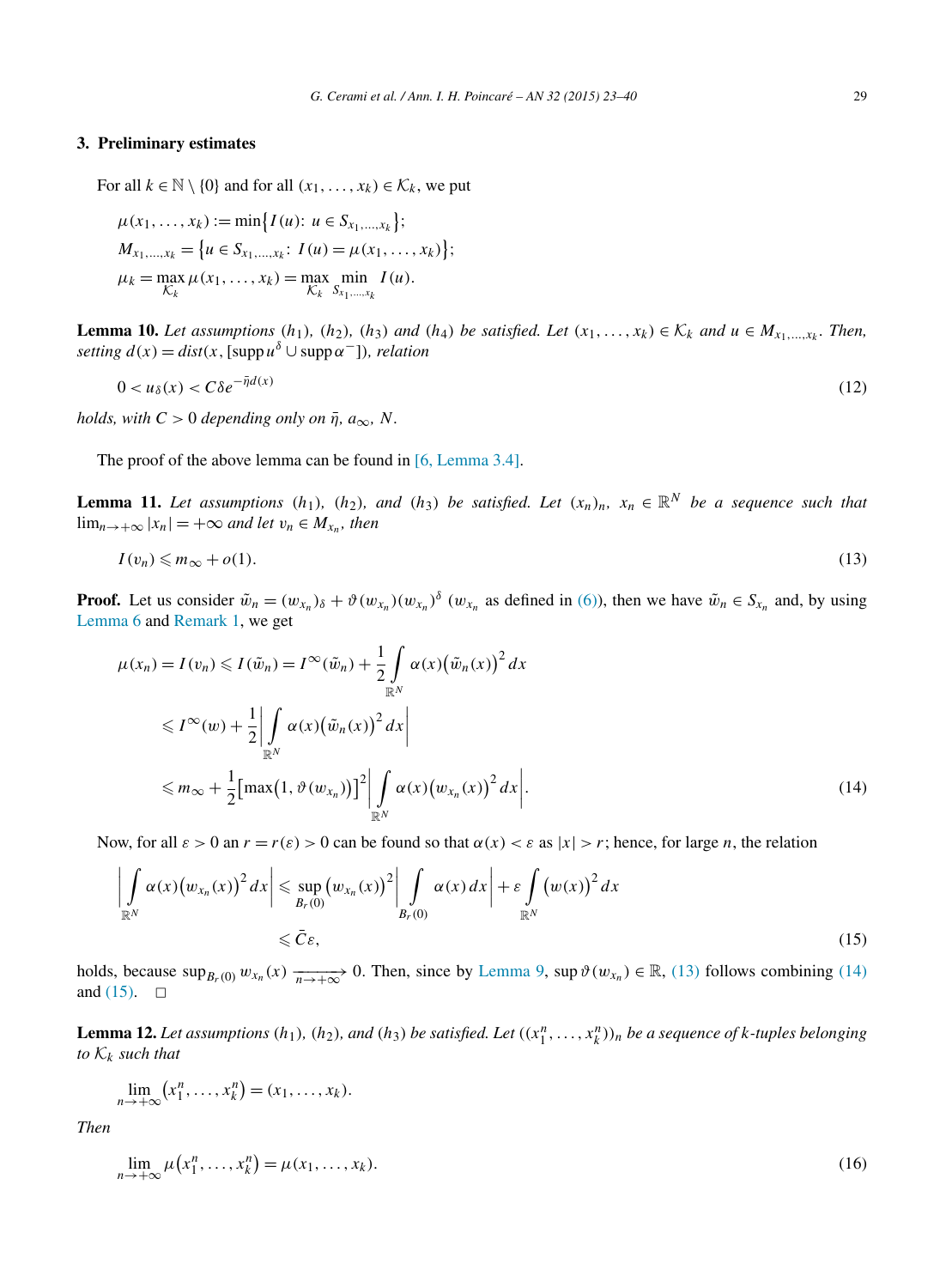<span id="page-7-0"></span>**Proof.** Let us consider  $u_n \in M_{x_1^n, \dots, x_k^n}$  and  $u \in M_{x_1, \dots, x_k}$ . Set, for all *n*,

$$
\hat{u}_n(x) := (\hat{u}_n(x))_{\delta} + \sum_{i=1}^k \vartheta_i(\hat{u}_n)(\hat{u}_n)_{i}^{\delta}(x)
$$

where, for all  $i \in \{1, \ldots, k\}$ ,

$$
(\hat{u}_n)^{\delta}_i(x) = u_i^{\delta}\left(x + x_i - x_i^n\right)
$$

and  $(\hat{u}_n)_{\delta}$  is the unique positive minimizer for the minimization problem

$$
\min \left\{ I(u): u \in H^1(\mathbb{R}^N), \ |u| \leq \delta, \ u = \delta \text{ on } \bigcup_{i=1}^k \mathrm{supp}(\hat{u}_n)_{i}^{\delta} \right\}.
$$

We remark that such a minimizer exists and is unique; indeed the same argument of [Lemma 5](#page-4-0) shows that the functional *I* is coercive and convex on the convex set  $\{u \in H^1(\mathbb{R}^N): |u| \leq \delta, u = \delta \text{ on } \bigcup_{i=1}^k \text{supp}(\hat{u}_n)^{\delta_i}_i\}.$ 

Now, we have that  $\hat{u}_n \in S_{x_1^n, \dots, x_k^n}$  and

$$
\limsup_{n \to +\infty} \mu\big(x_1^n, \dots, x_k^n\big) = \limsup_{n \to +\infty} I(u_n) \le \lim_{n \to +\infty} I(\hat{u}_n) = I(u) = \mu(x_1, \dots, x_k). \tag{17}
$$

On the other hand, we set

$$
\tilde{u}_n(x) = (\tilde{u}_n)_{\delta}(x) + \sum_{i=1}^k \vartheta_i(\tilde{u}_n)(\tilde{u}_n)_{i}^{\delta}(x),
$$

where, for all  $i \in \{1, \ldots, k\}$ ,

$$
(\tilde{u}_n)^{\delta}_i(x) = (u_n)^{\delta}_i\left(x + x_i^n - x_i\right)
$$

and  $(\tilde{u}_n)_{\delta}$  is the unique positive minimizer for the minimization problem

$$
\min \left\{ I(u): u \in H^1(\mathbb{R}^N), \ |u| \leq \delta, \ u = \delta \text{ on } \bigcup_{i=1}^k \mathrm{supp}(\tilde{u}_n)_i^{\delta} \right\}.
$$

Then we obtain  $\tilde{u}_n \in S_{x_1,...,x_k}$  and

$$
I(u) \leqslant I(\tilde{u}_n), \qquad \lim_{n \to +\infty} \bigl( I(\tilde{u}_n) - I(u_n) \bigr) = 0.
$$

Thus

$$
\mu(x_1,\ldots,x_k) \leqslant \liminf_{n\to+\infty} \mu(x_1^n,\ldots,x_k^n)
$$

holds and, together with  $(17)$ , gives  $(16)$ .  $\Box$ 

**Lemma 13.** Let assumptions  $(h_1)$ ,  $(h_2)$ ,  $(h_3)$  and  $(h_4)$  be satisfied, let  $(x_1, \ldots, x_k) \in K_k$ ; then a point  $y \in \mathbb{R}^N$  exists *so that*  $(x_1, \ldots, x_k, y) \in \mathcal{K}_{k+1}$  *and* 

$$
\mu(x_1, ..., x_k) + m_{\infty} < \mu(x_1, ..., x_k, y). \tag{18}
$$

**Proof.** The argument of this proof is similar to that used in Proposition 4.4 of [\[6\],](#page-17-0) however we repeat it here in order to make the paper more self-contained.

Let us consider  $y_n = \sigma_n \tau$ , with  $\sigma_n \in \mathbb{R}$ ,  $\sigma_n \xrightarrow[n \to +\infty]{} +\infty$ ,  $\tau \in \mathbb{R}^N$ ,  $|\tau| = 1$  and set

$$
\Sigma_n = \left\{ x \in \mathbb{R}^N \colon \frac{\sigma_n}{2} - 1 < (x \cdot \tau) < \frac{\sigma_n}{2} + 1 \right\}.
$$

For large  $n \in \mathbb{N}$ ,  $(x_1, \ldots, x_k, y_n) \in \mathcal{K}_{k+1}$ ; then we take  $u_n \in M_{x_1, \ldots, x_k, y_n}$ ;  $u_n$  can be written as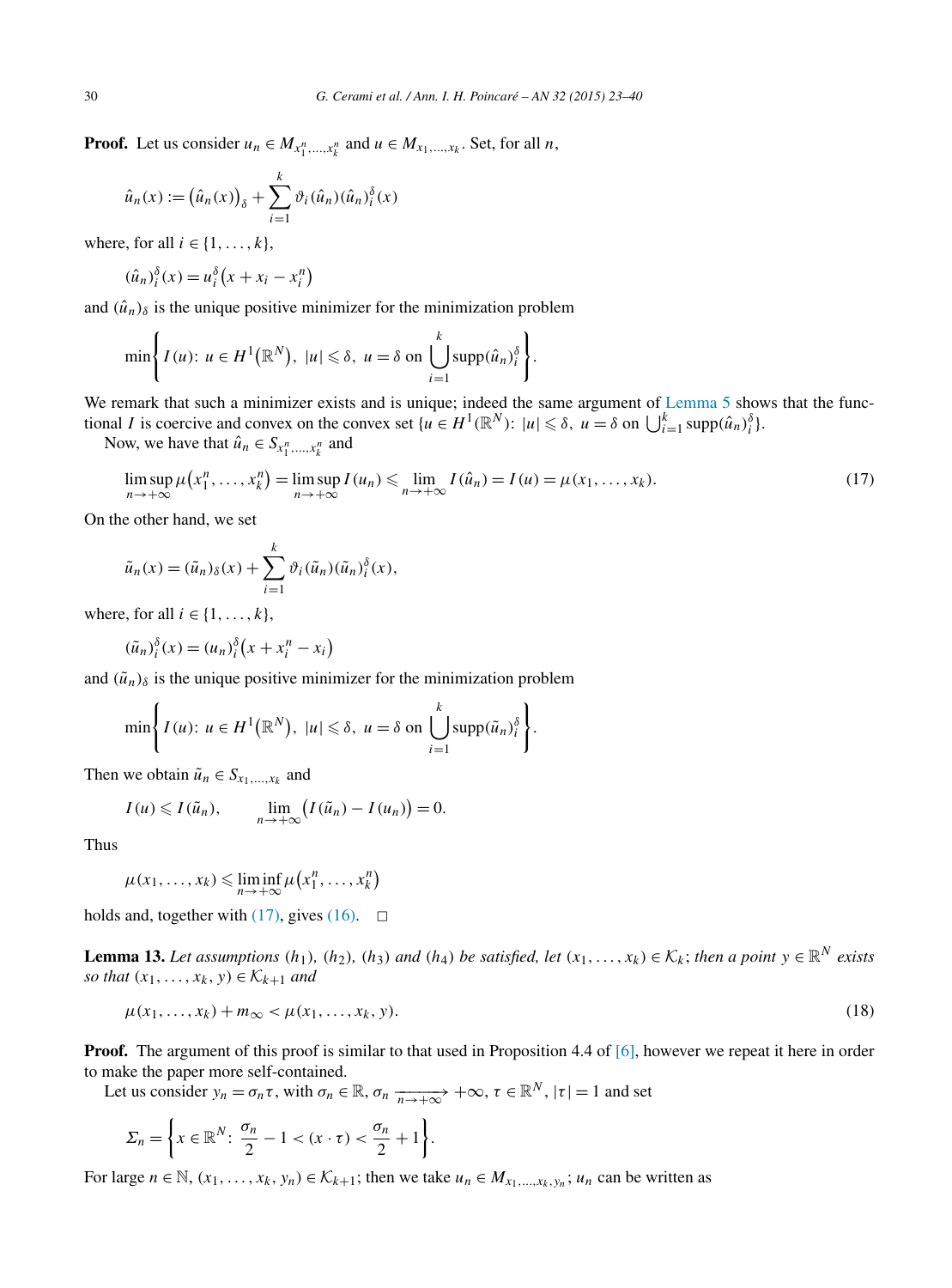<span id="page-8-0"></span>
$$
u_n(x) = (u_n)_{\delta}(x) + \sum_{i=1}^k (u_n)_{i}^{\delta}(x) + (u_n)_{k+1}^{\delta}(x),
$$

where  $(u_n)$ <sup> $\delta$ </sup> and  $(u_n)$ <sup> $\delta$ </sup><sub>k+1</sub> are the emerging parts of  $u_n$  around  $x_i$  and  $y_n$  respectively. We remark that

$$
\operatorname{supp}(u_n)_i^{\delta} \subset B_{\rho}(x_i); \qquad \beta_i(u_n) = 0, \quad \forall i \in \{1, \dots, k\}
$$

and

$$
\operatorname{supp}(u_n)_{k+1}^{\delta} \subset B_{\rho}(y_n); \qquad \beta_{k+1}(u_n) = 0;
$$

moreover, for large *n*, we can assume that

$$
\bigcup_{i=1}^{k} B_{\rho}(x_i) \subset \left\{ x \in \mathbb{R}^N \colon (x \cdot \tau) < \frac{\sigma_n}{2} - 1 \right\},
$$
\n
$$
B_{\rho}(y_n) \subset \left\{ x \in \mathbb{R}^N \colon (x \cdot \tau) > \frac{\sigma_n}{2} + 1 \right\}.
$$

Let us define  $v_n(x) = \chi_n(x)u_n(x)$ , where  $\chi_n \in C^{\infty}(\mathbb{R}^N, [0, 1])$ ,  $\chi_n(x) = \chi((x \cdot \tau) - \frac{\sigma_n}{2})$  and  $\chi \in C^{\infty}(\mathbb{R}^+, [0, 1])$  is a function such that  $\chi(t) = 0$  if  $t \leq 1/2$ ,  $\chi(t) = 1$  if  $t \geq 1$ . Let us evaluate  $I(v_n)$ :

$$
I(v_n) = I(\chi_n u_n)
$$
  
\n
$$
= \frac{1}{2} \int_{\mathbb{R}^N} \left[ |\chi_n \nabla u_n + u_n \nabla \chi_n|^2 + a(x) (\chi_n u_n)^2 \right] dx - \frac{1}{p+1} \int_{\mathbb{R}^N} |\chi_n u_n|^{p+1} dx
$$
  
\n
$$
= \frac{1}{2} \int_{\mathbb{R}^N} \chi_n^2 \left[ |\nabla u_n|^2 + a(x) u_n^2 \right] dx + \frac{1}{2} \int_{\mathbb{R}^N} |\nabla \chi_n|^2 u_n^2 dx
$$
  
\n
$$
+ \frac{1}{4} \int_{\mathbb{R}^N} \nabla \chi_n^2 \nabla u_n^2 dx - \frac{1}{p+1} \int_{\mathbb{R}^N} (u_n)^{p+1} dx + \frac{1}{p+1} \int_{\mathbb{R}^N} (1 - \chi_n^{p+1}) (u_n)^{p+1} dx
$$
  
\n
$$
\leq \mu(x_1, ..., x_k, y_n) + \bar{c}_1 \int_{\Sigma_n} ((u_n)_{\delta})^2 dx + \bar{c}_2 \int_{\Sigma_n} ((u_n)_{\delta})^{p+1} dx
$$
  
\n
$$
\leq \mu(x_1, ..., x_k, y_n) + O(e^{-\bar{\eta} \sigma_n}), \qquad (19)
$$

where last inequality is obtained using the exponential decay of *un* (see [Lemma 10\)](#page-6-0) and observing that, by *(h*4*)*, for large *n*, supp $\alpha^{-} \cap \Sigma_{n} = \emptyset$ .

On the other hand,

$$
I(v_n) = I(v_n^I) + I(v_n^I),
$$
\n<sup>(20)</sup>

where

$$
v_n^I(x) = \begin{cases} 0 & \text{if } (x \cdot \tau) \ge \frac{\sigma_n}{2} - \frac{1}{2}, \\ \chi_n(x)(u_n)_{\delta}(x) + \sum_{i=1}^k (u_n)_{i}^{\delta} & \text{if } (x \cdot \tau) < \frac{\sigma_n}{2} - \frac{1}{2} \end{cases}
$$

and

$$
v_n^H(x) = \begin{cases} 0 & \text{if } (x \cdot \tau) \leq \frac{\sigma_n}{2} + \frac{1}{2}, \\ \chi_n(x)(u_n)_{\delta}(x) + (u_n)_{k+1}^{\delta}(x) & \text{if } (x \cdot \tau) > \frac{\sigma_n}{2} + \frac{1}{2}. \end{cases}
$$

By definition,  $v_n^I \in S_{x_1,...,x_k}$ , thus

$$
I(v_n^I) \geq \mu(x_1, \dots, x_k). \tag{21}
$$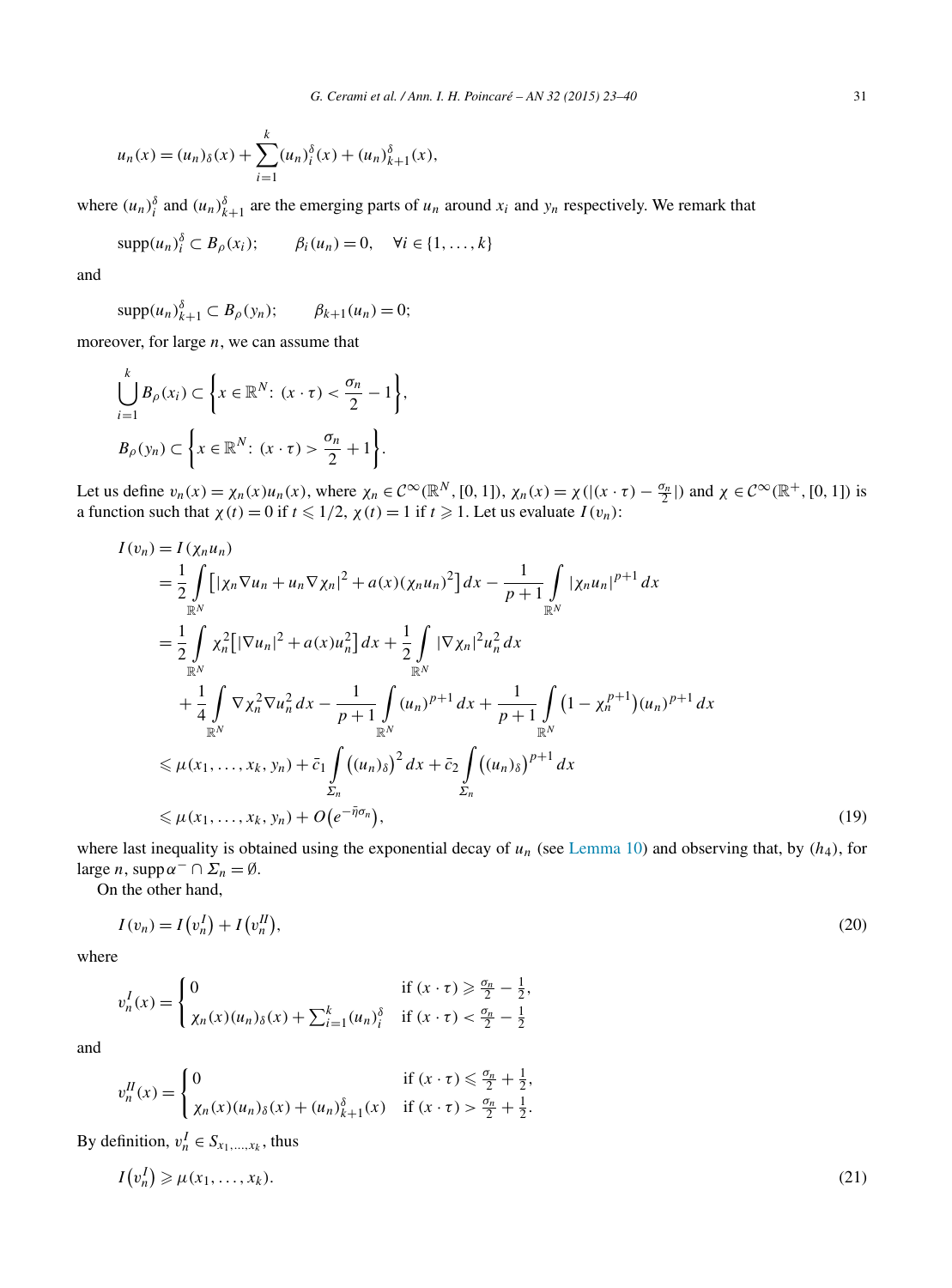<span id="page-9-0"></span>Analogously,  $v_n^H \in S_{y_n}$ ; hence, considering the function  $\tilde{v}_n \in S_{y_n}^{\infty}$  defined as  $\tilde{v}_n(x) = (v_n^H)_{\delta}(x) + \vartheta^{\infty}(v_n^H)(v_n^H)^{\delta}(x)$ , we get, for large *n*,

$$
I(v_n^H) \geqslant I(\tilde{v}_n) = I^{\infty}(\tilde{v}_n) + \frac{1}{2} \int_{\mathbb{R}^N} \alpha(x) (\tilde{v}_n(x))^2 dx
$$
  
\n
$$
\geqslant m_{\infty} + \frac{1}{2} \Biggl[ \int_{B_{\rho}(y_n)} \alpha(x) (\tilde{v}_n(x))^2 dx - \sup_{B_{\frac{\sigma_n}{2}}(0)} (\tilde{v}_n(x))^2 \int_{\text{supp}\,\alpha^{-}} |\alpha(x)| dx \Biggr].
$$

Now, by assumption  $(h_4)$ , supp $\alpha^-$  is bounded; moreover, by maximum principle,

*.*

$$
\sup_{B_{\frac{\sigma_n}{2}}(0)} (\tilde{v}_n(x))^2 \leq \sup_{\partial B_{\frac{\sigma_n}{2}}(0)} (\tilde{v}_n(x))^2
$$

Thus, taking into account that, for large *n*,  $\partial B_{\frac{\sigma_n}{2}}(0) \cap \text{supp}\alpha^{-} = \emptyset$ , and using [Lemma 10,](#page-6-0) we get

$$
I(v_n^H) \geqslant m_\infty + \frac{1}{2} \int\limits_{B_\rho(y_n)} \alpha(x) (\tilde{v}_n(x))^2 dx - O(e^{-\tilde{\eta}\sigma_n}).
$$
\n
$$
(22)
$$

Therefore, combining  $(19)$ ,  $(20)$ ,  $(21)$  and  $(22)$ , we obtain

$$
\mu(x_1,\ldots,x_k,y_n) \geqslant \mu(x_1,\ldots,x_k) + m_\infty + \frac{1}{2} \int\limits_{B_\rho(y_n)} \alpha(x) \big(\tilde{v}_n(x)\big)^2 dx - O\big(e^{-\bar{\eta}\sigma_n}\big); \tag{23}
$$

but, for large *n*,

$$
\frac{1}{2} \int\limits_{B_{\rho}(y_n)} \alpha(x) (\tilde{v}_n(x))^2 dx - O(e^{-\bar{\eta}\sigma_n}) > 0,
$$

because assumption (*h*<sub>4</sub>) implies  $\alpha(x)$  and  $\int_{B_\rho(y_n)} \alpha(x) (\tilde{v}_n(x))^2 dx$  decay more slowly than  $e^{-\tilde{\eta}\sigma_n}$ . Therefore [\(18\)](#page-7-0) follows.  $\square$ 

**Lemma 14.** Let  $(\bar{u}_k)_k$  be a sequence of solutions to  $(E)$  obtained as described in [Theorem](#page-4-0) 4. For all real number  $r > 0$ , let us denote by  $v(\bar{u}_k, r)$  the number of points around which  $\bar{u}_k$  is emerging and that are contained in  $B_r(0)$ *. Then, for all*  $h \in \mathbb{N}$  *there exist a real number*  $r_h > 0$  *and a number*  $k_h \in \mathbb{N}$  *such that*  $v(\bar{u}_k, r_h) \geq h$ *, for all*  $k > k_h$ *.* 

**Proof.** We argue by contradiction and we assume that there exist  $h \in \mathbb{N}$  and sequences  $(r_n)_n$ ,  $r_n \in \mathbb{R}^+ \setminus 0$ ,  $(k_n)_n \in \mathbb{N}$ , such that  $r_n \to +\infty$ ,  $k_n \to +\infty$  as  $n \to +\infty$ , and  $\nu(\bar{u}_{k_n}, r_n) < h$  for all  $n \in \mathbb{N}$ .

Let us denote by  $(\bar{x}_1^n, \ldots, \bar{x}_{k_n}^n)$  the points around which the solution  $\bar{u}_{k_n}$  is emerging. Passing, if necessary, to a subsequence, we can assume that, for some  $j < h$ ,

$$
\bar{x}_i^n \xrightarrow[n \to +\infty]{} \bar{x}_i, \quad \forall i \leq j,
$$

while

 $\left|\bar{x}_i^n\right| \xrightarrow[n \to +\infty]{} +\infty, \quad \forall i > j.$ 

Let  $y \in \mathbb{R}^N$  be a point, whose existence is proved by [Lemma 13,](#page-7-0) such that

$$
\mu(\bar{x}_1,\ldots,\bar{x}_j) + m_\infty < \mu(\bar{x}_1,\ldots,\bar{x}_j,\mathbf{y}).\tag{24}
$$

To get a contradiction we intend to show that the relations

$$
\limsup_{n \to +\infty} \left[ \mu\left(\bar{x}_1^n, \dots, \bar{x}_{k_n}^n\right) - \mu\left(\bar{x}_{j+2}^n, \dots, \bar{x}_{k_n}^n\right) \right] \leq \mu(\bar{x}_1, \dots, \bar{x}_j) + m_\infty \tag{25}
$$

and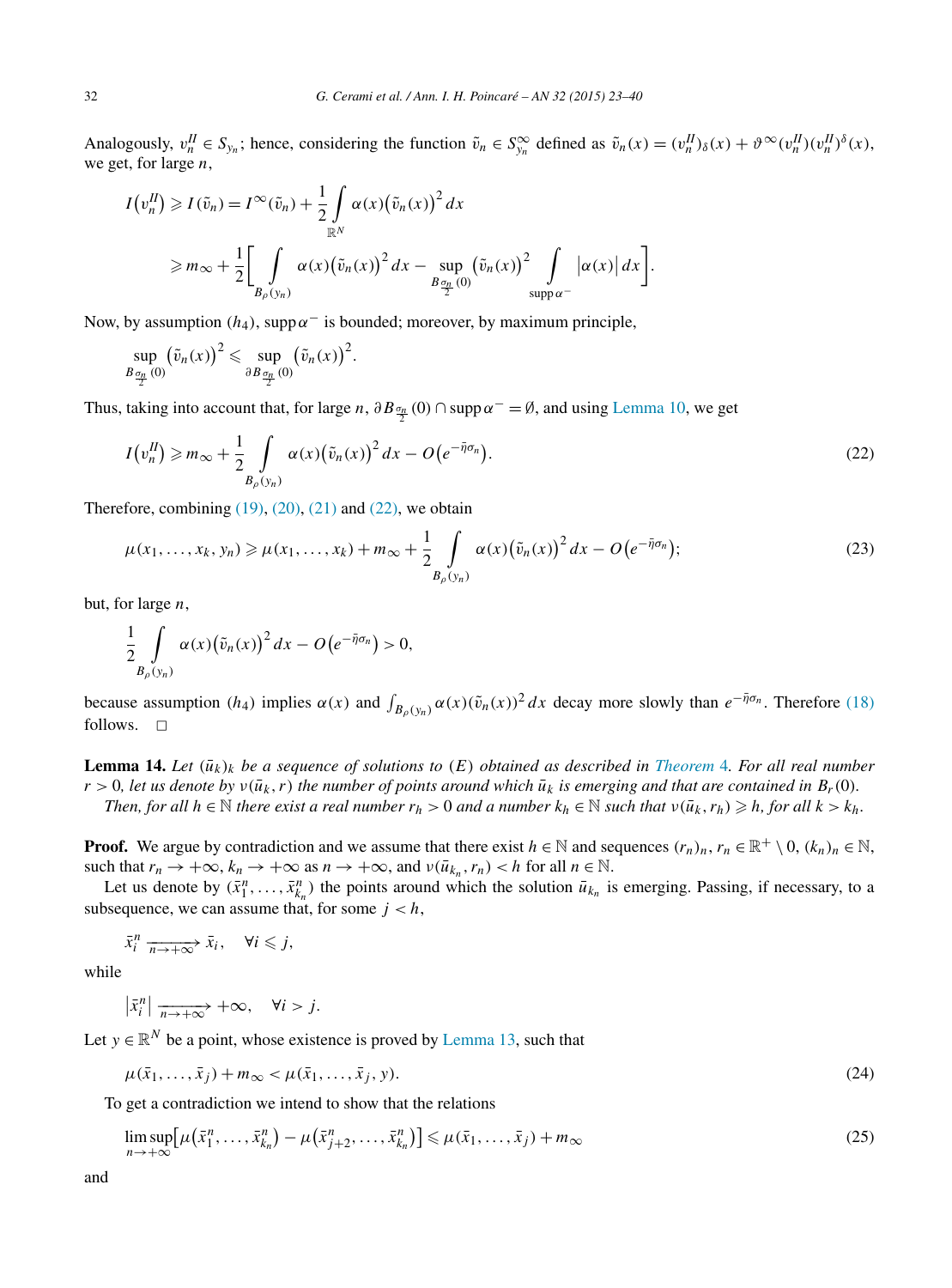<span id="page-10-0"></span>
$$
\lim_{n \to +\infty} \left[ \mu\left(\bar{x}_1^n, \dots, \bar{x}_j^n, y, \bar{x}_{j+2}^n, \dots, \bar{x}_{k_n}^n\right) - \mu\left(\bar{x}_{j+2}^n, \dots, \bar{x}_{k_n}^n\right) \right] = \mu(\bar{x}_1, \dots, \bar{x}_j, y) \tag{26}
$$

hold true. Indeed from  $(24)$ ,  $(25)$  and  $(26)$  relation

$$
\mu(\bar{x}_1^n, ..., \bar{x}_{k_n}^n) < \mu(\bar{x}_1^n, ..., \bar{x}_j^n, y, \bar{x}_{j+2}^n, ..., \bar{x}_{k_n}^n)
$$

follows for large *n*, in contradiction to

$$
\mu_{k_n}=I(\bar{u}_{k_n})=\mu(\bar{x}_1^n,\ldots,\bar{x}_{k_n}^n).
$$

To prove [\(25\)](#page-9-0) let us choose

$$
v_n \in M_{\bar{x}_{j+1}^n}, \qquad z_n \in M_{\bar{x}_1^n, \dots, \bar{x}_j^n}, \qquad s_n \in M_{\bar{x}_{j+2}^n, \dots, \bar{x}_{k_n}^n},
$$

and remark that by [Lemmas 11 and 12](#page-6-0) respectively, we have

$$
I(v_n) \leqslant m_\infty + o(1),
$$
  
\n
$$
I(z_n) = \mu(\bar{x}_1, \dots, \bar{x}_j) + o(1).
$$
\n(27)

Let us consider now, for all *n*,  $z_n \vee v_n \vee s_n$ ; then  $z_n \vee v_n \vee s_n \in S_{\bar{x}_1^n, \dots, \bar{x}_{k_n}^n}$  and

$$
I(u_{k_n}) \leqslant I(z_n \vee v_n \vee s_n)
$$
  
=  $I(z_n) + I(v_n) + I(s_n) - I(z_n \wedge v_n) - I((z_n \vee v_n) \wedge s_n).$ 

Hence, taking into account that  $z_n \wedge v_n \leq \delta$  and  $(z_n \vee v_n) \wedge s_n \leq \delta$  together [Lemma 5](#page-4-0) imply  $I(z_n \wedge v_n) > 0$  and *I*(( $z_n$  ∨  $v_n$ ) ∧  $s_n$ ) > 0, and using (27), (28) and [\(16\)](#page-6-0) we get

$$
\mu(\bar{x}_1^n, \dots, \bar{x}_{k_n}^n) = I(u_{k_n}) < I(z_n) + I(v_n) + I(s_n) \\
 \leq \mu(\bar{x}_1, \dots, \bar{x}_j) + \mu(\bar{x}_{j+2}^n, \dots, \bar{x}_{k_n}^n) + m_\infty + o(1),
$$

from which [\(25\)](#page-9-0) follows.

In order to prove  $(26)$ , we first argue as for proving  $(25)$ . We consider

 $\tilde{u}_n \in M_{\bar{x}_1^n, ..., \bar{x}_j^n, y, \bar{x}_{j+2}^n, ..., \bar{x}_{k_n}^n}$ ,  $\tilde{v}_n \in M_{\bar{x}_1^n, ..., \bar{x}_j^n, y},$   $s_n \in M_{\bar{x}_{j+2}^n, ..., \bar{x}_{k_n}^n}$ ;

then, observing that  $s_n \vee \tilde{v}_n \in S_{\tilde{x}_1^n,\dots,\tilde{x}_j^n,y,\tilde{x}_{j+2}^n,\dots,\tilde{x}_{k_n}^n}$  and  $s_n \wedge \tilde{v}_n \leq \delta$ , and using [Lemma 12,](#page-6-0) we obtain

$$
\mu(\bar{x}_1^n, \dots, \bar{x}_j^n, y, \bar{x}_{j+2}^n, \dots, \bar{x}_{k_n}^n) = I(\tilde{u}_n) \le I(s_n \vee \tilde{v}_n) \n< I(s_n) + I(\tilde{v}_n) = \mu(\bar{x}_1, \dots, \bar{x}_j, y) + \mu(\bar{x}_{j+2}^n, \dots, \bar{x}_{k_n}^n) + o(1),
$$

from which we deduce

$$
\limsup_{n \to +\infty} \left[ \mu(\bar{x}_1^n, \dots, \bar{x}_j^n, y, \bar{x}_{j+2}^n, \dots, \bar{x}_{k_n}^n) - \mu(\bar{x}_{j+2}^n, \dots, \bar{x}_{k_n}^n) \right] \leq \mu(\bar{x}_1, \dots, \bar{x}_j, y). \tag{29}
$$

To prove the reverse inequality, we argue analogously to [Lemma 13.](#page-7-0) We set

$$
\sigma_n := \min\left\{ |\bar{x}_i^n|: i = j+2,\ldots,k_n \right\}
$$

thus  $\sigma_n \xrightarrow[n \to +\infty]{} +\infty$  and we can assert that, for large *n*,

$$
\bigcup_{i=j+2}^{k} B_{\rho}(\bar{x}_i) \subset \mathbb{R}^N \setminus B_{\frac{\sigma_n}{2}+1}(0),
$$
  

$$
\bigcup_{i=1}^{j} B_{\rho}(\bar{x}_i) \cup B_{\rho}(y) \subset B_{\frac{\sigma_n}{2}-1}(0).
$$

We define  $\hat{u}_n(x) = \chi_n(x)\tilde{u}_n(x)$ , where  $\chi_n(x) = \chi(|x| - \frac{\sigma_n}{2})$  and  $\chi \in C^\infty(\mathbb{R}^+, [0, 1])$  is a function such that  $\chi(t) = 0$ if  $|t| \leq 1/2$ ,  $\chi(t) = 1$  if  $|t| \geq 1$ , and we evaluate  $I(\hat{u}_n(x))$ . By computations analogous to those of [\(19\)](#page-8-0) we obtain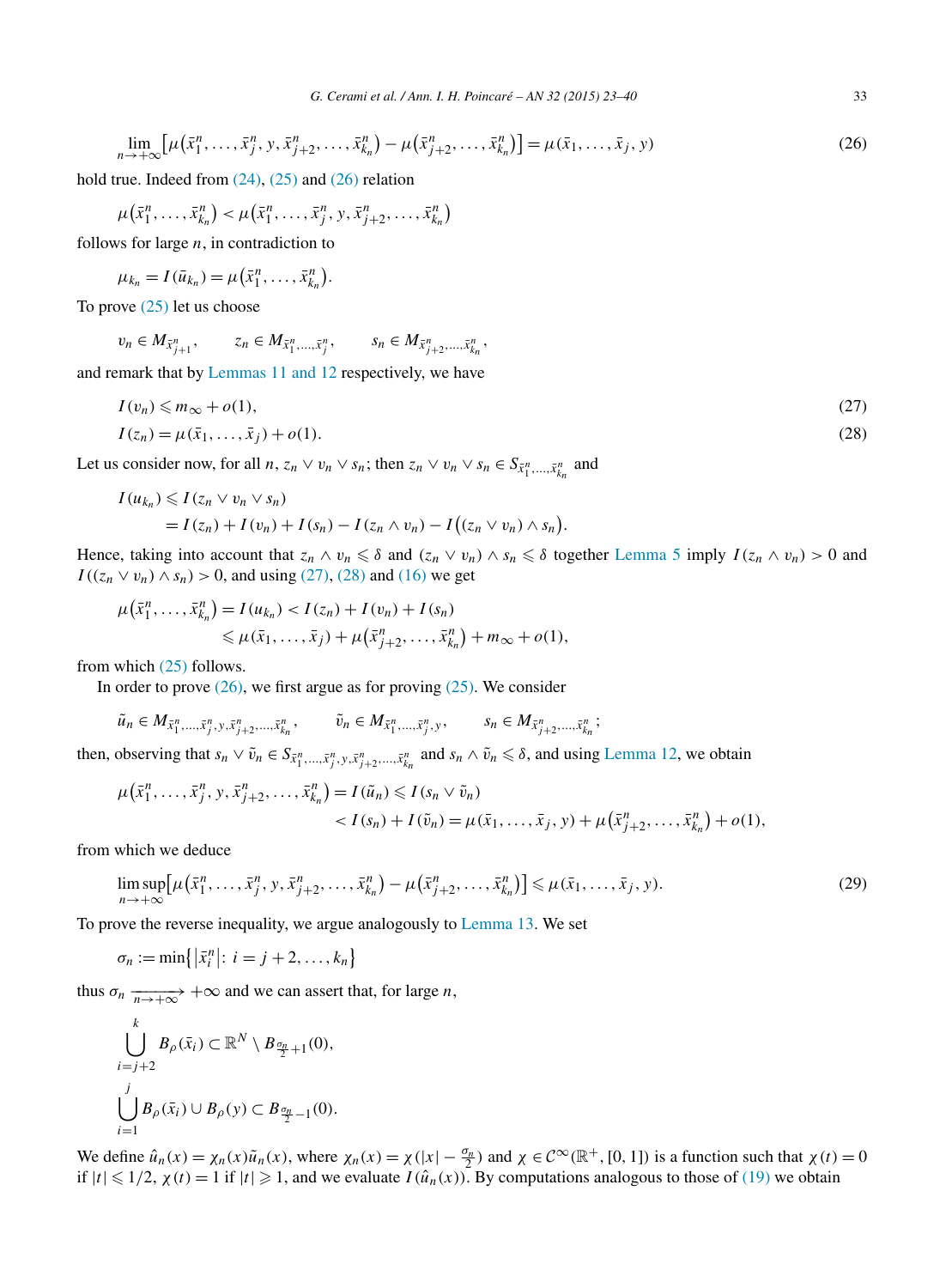<span id="page-11-0"></span>
$$
I(\hat{u}_n(x)) = I(\chi_n \tilde{u}_n(x))
$$
  
\n
$$
\leq \mu(\bar{x}_1^n, \dots, \bar{x}_j^n, y, \bar{x}_{j+2}^n, \dots, \bar{x}_{k_n}^n) + C_1 \int_{B_{\frac{\sigma_n}{2}+1}(0) \setminus B_{\frac{\sigma_n}{2}-1}(0)} ((\tilde{u}_n)_{\delta})^2 dx
$$
  
\n+ C\_2 \int\_{B\_{\frac{\sigma\_n}{2}+1}(0) \setminus B\_{\frac{\sigma\_n}{2}-1}(0)} ((\tilde{u}\_n)\_{\delta})^{p+1} dx  
\n
$$
\leq \mu(\bar{x}_1^n, \dots, \bar{x}_j^n, y, \bar{x}_{j+2}^n, \dots, \bar{x}_{k_n}^n) + O(e^{-\bar{\eta}\sigma_n}).
$$
\n(30)

On the other hand  $\hat{u}_n(x)$ , for large *n*, can be written as  $\hat{u}_n(x) = \hat{z}_n(x) + \check{z}_n(x)$ , with

$$
\hat{z}_n(x) = \begin{cases}\n0 & \text{if } |x| \ge \frac{\sigma_n}{2} - \frac{1}{2}, \\
\chi_n(x)(\tilde{u}_n)_{\delta}(x) + (\tilde{u}_n)^{\delta}(x) & \text{if } |x| < \frac{\sigma_n}{2} - \frac{1}{2}\n\end{cases}
$$

and

$$
\check{z}_n(x) = \begin{cases} 0 & \text{if } |x| \leq \frac{\sigma_n}{2} + \frac{1}{2}, \\ \chi_n(x)(\tilde{u}_n)_{\delta}(x) + (\tilde{u}_n)^{\delta}(x) & \text{if } |x| > \frac{\sigma_n}{2} + \frac{1}{2}. \end{cases}
$$

Hence

$$
I(\hat{u}_n) = I(\hat{z}_n) + I(\check{z}_n) \ge \mu(x_1^n, \dots, x_j^n, y) + \mu(x_{j+2}^n, \dots, x_{k_n}^n). \tag{31}
$$

Combining  $(30)$  and  $(31)$ , and passing to the limit, we get the desired inequality

$$
\liminf_{n \to +\infty} [\mu(x_1^n, ..., x_j^n, y, x_{j+2}^n, ..., x_{k_n}^n) - \mu(x_{j+2}^n, ..., x_{k_n}^n)]
$$
\n
$$
\geq \lim_{n \to +\infty} [\mu(x_1^n, ..., x_j^n, y) - O(e^{-\eta \sigma_n})] = \mu(x_1, ..., x_j, y)
$$

that, together [\(29\),](#page-10-0) gives [\(26\).](#page-10-0)  $\Box$ 

## **4. Proof of [Theorem 2](#page-2-0)**

This section is devoted to the proof, divided in three propositions, of [Theorem 2.](#page-2-0) Proposition 15 is the main step in which the existence of a solution to  $(E)$  having infinitely many bumps is shown. [Propositions 16 and 17](#page-13-0) are devoted to prove relations [\(3\)](#page-2-0) and [\(4\)](#page-2-0) respectively.

#### **Proposition 15.** *Let assumptions of [Theorem](#page-2-0)* 2 *hold.*

*Then there exists a solution of*  $(E)$ ,  $\bar{u} \in H^1_{loc}(\mathbb{R}^N)$ , having infinitely many emerging parts around an unbounded  $\int \text{E}(\bar{x}_n) \cdot f(x) \, dx \text{ for all } x \in \mathbb{R}^N, \text{ such that } |\bar{x}_n - \bar{x}_m| \geqslant 3\rho \text{ if } n \neq m.$ 

**Proof.** Let  $(\bar{u}_k)_k$  be a sequence of solutions to  $(E)$  obtained as described in [Theorem 4.](#page-4-0)

[Lemma 14](#page-9-0) states that, for all  $h \in \mathbb{N}$ ,  $r_h \in \mathbb{R}^+ \setminus \{0\}$  and  $k_h \in \mathbb{N}$  exist so that  $v(\bar{u}_k, r_h) \geq h$ , for all  $k > k_h$ . On the other hand, since the points around which any  $\bar{u}_k$  is emerging have interdistances greater or equal than  $3\rho$ , a number  $H(\geq h)$  exists so that  $v(\bar{u}_k, r_h) \leq H$ , for all  $k \in \mathbb{N}$ . Thus,  $\lim_{h \to +\infty} r_h = +\infty$  and, without any loss of generality, we can assume  $r_h \leq r_{h+1}$ , for all  $h \in \mathbb{N}$ .

Therefore, we can build, for all *h*, a subsequence  $(\bar{u}_{k_n}^h)_n$  of  $(\bar{u}_k)_k$  in such a way that

$$
\forall h \in \mathbb{N}, \quad (\bar{u}_{k_n}^{h+1})_n \text{ is a subsequence of } (\bar{u}_{k_n}^h)_n,
$$
  

$$
\forall h \in \mathbb{N}, \forall n \in \mathbb{N}, \quad v(\bar{u}_{k_n}^h, r_h) = \hat{h}, \quad h \leq \hat{h} \leq H,
$$

and for all  $h \in \mathbb{N}$ , the sequences of  $\hat{h}$ -tuples  $((\bar{x}_1^n)^h, \ldots, (\bar{x}_\hat{h}^n)^h)_n$ , consisting of the  $\hat{h}$  points around which  $\bar{u}_{k_n}^h$  is emerging and that are contained in  $B_{r_h}(0)$ , are converging as *n*<sup>'</sup> goes to  $+\infty$ .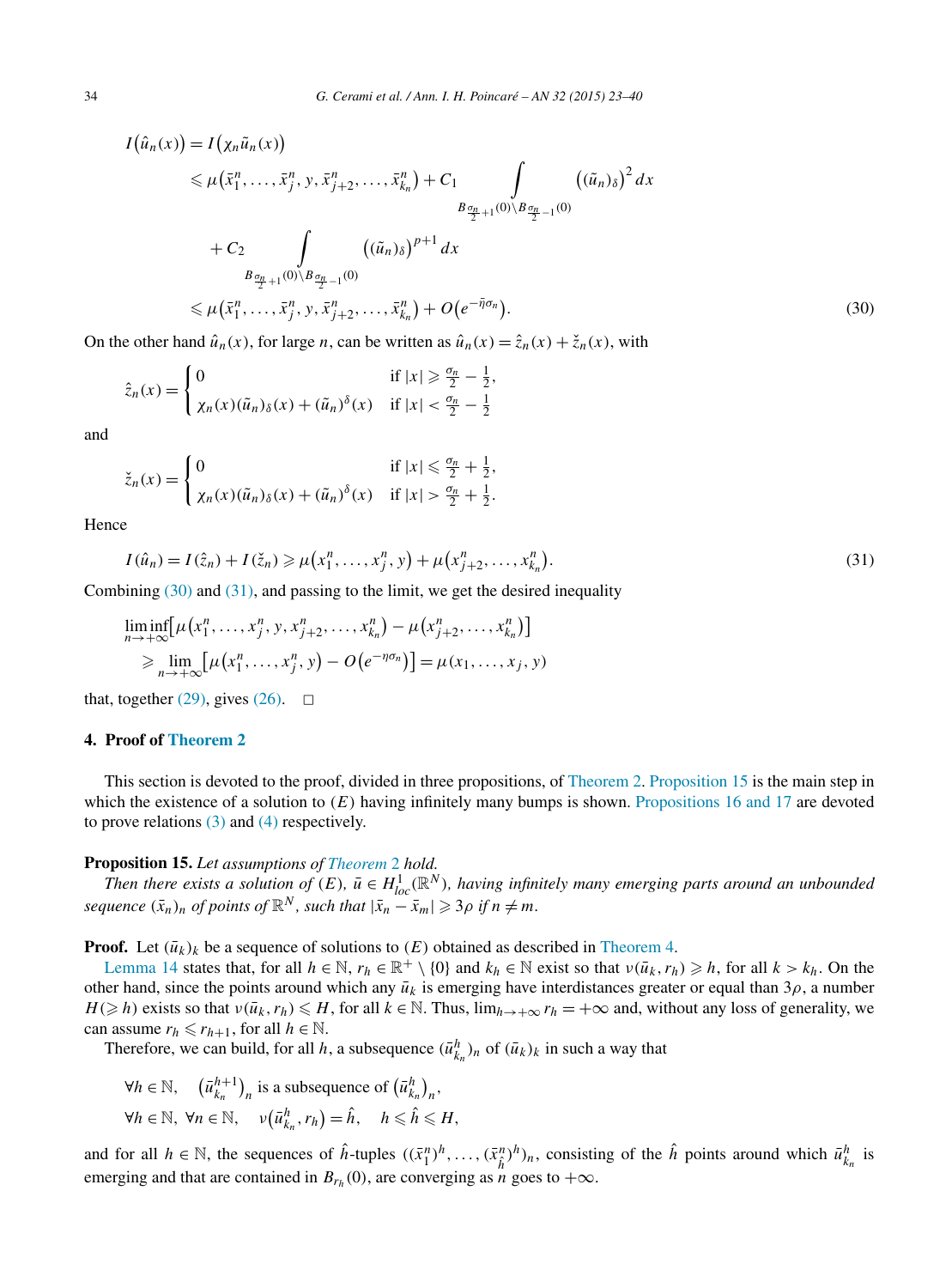Let us now consider the sequence  $(v_n)_n$ , where

$$
v_n:=\bar{u}_{k_n}^n.
$$

By construction,  $(v_n)_n$  is a subsequence of  $(\bar{u}^h_{k_n})_n$  for all *h*; moreover the sequences of points, around which the functions of  $(v_n)_n$  are emerging, are converging as *n* goes to infinity and their limit points have interdistances greater or equal than  $3\rho$  and make up an unbounded numerable subset of  $\mathbb{R}^N$ , we denote it by *L*.

Our aim is to show that  $\|v_n\|_{B_{r_h}(0)}$  is bounded for all  $h \in \mathbb{N}$ . Indeed, if this is true, considering that  $r_h \xrightarrow[h \to +\infty]{} +\infty$ and that, for all *n*,  $v_n$  solves  $(E)$ , we can infer that, up to a subsequence,  $(v_n)_n$  uniformly converges on every compact set of  $\mathbb{R}^N$  and that the limit function is a solution of  $(E)$  which has at least *h* emerging parts around points belonging to  $\bar{B}_{r_h}(0)$ .

Since *L* is numerable, we can set  $L = \{\bar{x}_n : n \in \mathbb{N}\}$ , where  $\bar{x}_n \neq \bar{x}_m$  if  $n \neq m$ . Since  $|\bar{x}_n| \xrightarrow[n \to +\infty]{} +\infty$ ,  $L \cap$  $B_{r_h+\frac{4}{3}\rho}(0)$  is finite and, by definition of  $(v_n)_n$ , it contains at least *h* points. Thus, we can assume

$$
L \cap B_{r_h + \frac{4}{3}\rho}(0) = {\bar{x}_1, \ldots, \bar{x}_{\bar{h}}}, \quad \bar{h} \geqslant h,
$$

and we set

$$
D_h:=B_{r_h}(0)\setminus\bigcup_{i=1}^{\bar h}B_{\frac{4}{3}\rho}(\bar x_i).
$$

Now,  $v_n(x)$ , for all *n*, is a solution of  $(E)$  on  $D_h$  and, for large *n*, the distance between  $D_h$  and the points around which  $v_n$  is emerging is greater than some  $\bar{\rho} > \rho$ . Hence, for large  $n, 0 \le v_n(x) \le \delta$  in  $D_h$ ,  $(|v_n|_{q, D_h})_n$  with  $q \ge 1$ , is bounded and, as a consequence of the fact that  $v_n$  solves  $(E)$ ,  $(v_n)_n$  turns out to be bounded in  $H^1(D_h)$  and, by standard regularity results, in  $C^{1+\epsilon}(B_{\frac{5}{3}\rho}(\bar{x}_i) \setminus \bar{B}_{\frac{4}{3}\rho}(\bar{x}_i))$  for all  $i \in \{1, ..., \bar{h}\}.$ 

To complete the argument let us now show that  $(v_n)_n$  is bounded in  $H^1(B_{\frac{5}{3}\rho}(\bar{x}_i))$ , for all  $i \in \{1, ..., \bar{h}\}$ . To this end we argue by contradiction. We assume that for some  $j \in \{1, ..., \bar{h}\}, (\|v_n\|_{B_{\frac{5}{3}\rho}(\bar{x}_j)})_n$  is not bounded and we consider, for all *n*, the function  $z_n \in H^1(\mathbb{R}^N)$  such that  $\Delta z_n = 0$  in  $B_{\frac{4}{3}\rho}(\bar{x}_j) \setminus \bar{B}_{\rho}(\bar{x}_j^n)$  and

$$
z_n(x) = \begin{cases} v_n, & \forall x \notin B_{(4/3)\rho}(\bar{x}_j), \\ \vartheta_n(v_1(x + \bar{x}_j^1 - \bar{x}_j^n))^{\delta}, & \forall x \in \bar{B}_{\rho}(\bar{x}_j^n). \end{cases}
$$

where  $\vartheta_n \in \mathbb{R}^+ \setminus \{0\}$  denotes, for all  $n$ ,  $\vartheta_j(v_1(x + \bar{x}_j^1 - \bar{x}_j^n))$ . We remark that  $\bar{x}_j^n \xrightarrow[n \to +\infty]{} \bar{x}_j$  implies  $(\vartheta_n)_n$  is bounded; moreover, by definition,  $z_n$  is emerging around the same points of  $v_n$ . We also point out that  $(z_n)_n$  is bounded in *H*<sup>1</sup>(*B*<sub>5</sub><sub>*g*</sub><sub>*(xj*</sub>)), because  $(v_n)_n$  is bounded in  $C^{1+\epsilon}(B_{\frac{5}{3}\rho}(\bar{x}_j) \setminus \bar{B}_{\frac{4}{3}\rho}(\bar{x}_j))$ .

Thus, we easily infer the sequence  $\|(v_n)\delta\|_{B_{\frac{5}{3}\rho}(\bar{x}_j)}$  is bounded. Indeed, in the opposite case we would have

$$
\lim_{n \to +\infty} (I(v_n) - I(z_n)) \ge \lim_{n \to +\infty} \left( \frac{1}{2} \int_{B_{\frac{5}{3}\rho}(\bar{x}_j)} |\nabla(v_n)_\delta|^2 dx + a_0 \left( \frac{1}{2} - \frac{1}{p+1} \right) \int_{B_{\frac{5}{3}\rho}(\bar{x}_j)} ((v_n)_\delta)^2 dx - C \right)
$$
  
= +\infty

and, by the max–min characterization of *vn*,

 $I(z_n) \geqslant I(v_n),$ 

that is impossible.

Therefore, up to a subsequence,

$$
\|(v_n)_j^\delta\|_{B_{\frac{5}{3}\rho}(\bar{x}_j)} \xrightarrow[n \to +\infty]{} +\infty
$$

must be true. Consequently,

 $|(v_n)_j^{\delta}|_{p+1,B_{\frac{5}{3}(\bar{x}_j)} \to +\infty} +\infty$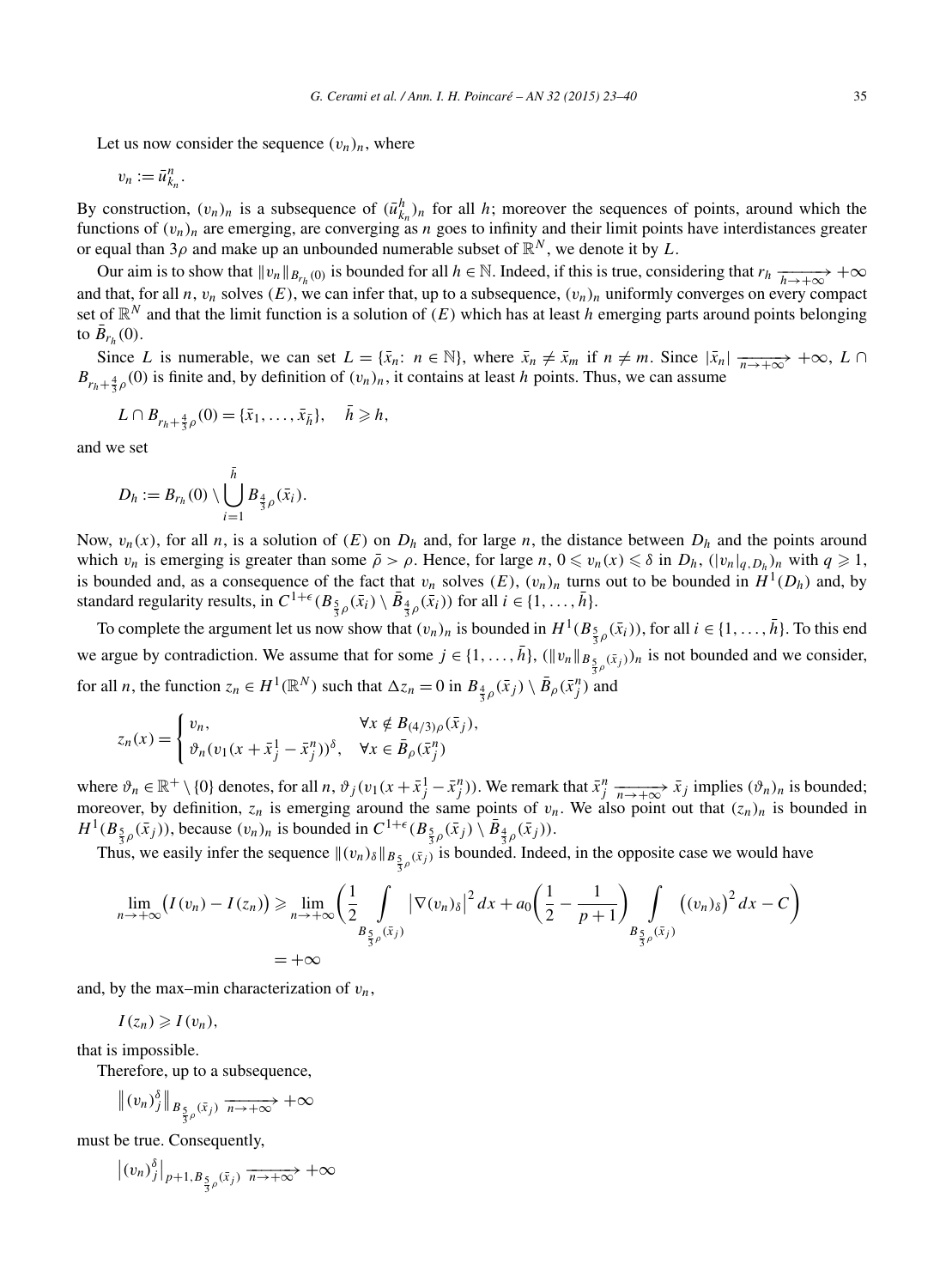<span id="page-13-0"></span>has to hold too, because otherwise we would deduce

$$
\lim_{n\to+\infty}(I(v_n)-I(z_n))\geqslant \lim_{n\to+\infty}c\|(v_n)_j^{\delta}\|_{B_{\frac{\varsigma}{3}\rho}(\bar{x}_j)}^2-C=+\infty,
$$

that is not consistent with  $I(v_n) \leq I(z_n)$ . However, neither

$$
\sup_{n \in \mathbb{N}} \|(v_n)^{\delta}\|_{B_{\frac{5}{3}\rho}(\bar{x}_j)}/\|(v_n)^{\delta}\|_{p+1, B_{\frac{5}{3}\rho}(\bar{x}_j)} < +\infty
$$
\n(32)

nor, up to a subsequence,

$$
\lim_{n \to +\infty} \|(v_n)_j^{\delta}\|_{B_{\frac{5}{3}\rho}(\bar{x}_j)}/\|(v_n)_j^{\delta}\|_{p+1, B_{\frac{5}{3}\rho}(\bar{x}_j)} = +\infty
$$
\n(33)

can be true. Indeed, (32) brings to conclude

$$
\lim_{n\to+\infty}J_{\delta}\big((v_n)^{\delta}_{j}\big)=-\infty
$$

which is impossible, being  $J_{\delta}((v_n)^{\delta}) > 0$  for all  $n \in \mathbb{N}$ . From (33) we would deduce

$$
\lim_{n \to +\infty} J_{\delta}((v_{n})_{j}^{\delta}) = \lim_{n \to +\infty} \max_{t>0} J_{\delta}(t(v_{n})_{j}^{\delta})
$$
\n
$$
= \lim_{n \to +\infty} \max_{t>0} J_{\delta}\left(t(\frac{(v_{n})_{j}^{\delta})}{|(v_{n})_{j}^{\delta}|_{p+1,B_{\frac{5}{3}\rho}(\bar{x}_{j})}}\right) \ge \lim_{n \to +\infty} J_{\delta}\left(\frac{(v_{n})_{j}^{\delta}}{|(v_{n})_{j}^{\delta}|_{p+1,B_{\frac{5}{3}\rho}(\bar{x}_{j})}}\right)
$$
\n
$$
\ge \lim_{n \to +\infty} \left[\bar{c}_{1} \frac{\|(v_{n})_{j}^{\delta}\|_{B_{\frac{5}{3}\rho}(\bar{x}_{j})}^{2}}{|(v_{n})_{j}^{\delta}|_{p+1,B_{\frac{5}{3}\rho}(\bar{x}_{j})}} - \frac{1}{p+1} \int_{B_{\frac{5}{3}\rho}(\bar{x}_{j})} \left(\delta + \frac{(v_{n})_{j}^{\delta}}{|(v_{n})_{j}^{\delta}|_{p+1,B_{\frac{5}{3}\rho}(\bar{x}_{j})}}\right)^{p+1} - \bar{c}_{2}\right]
$$
\n
$$
= +\infty, \qquad (34)
$$

that implies

$$
\lim_{n\to+\infty}[I(v_n)-I(z_n)]=+\infty,
$$

contradicting  $I(z_n) \geqslant I(v_n)$ . Consequently,  $(v_n)_n$  is bounded in  $H^1(B_{\frac{5}{3}\rho}(\bar{x}_i))$  for all  $i \in \{1, ..., \bar{h}\}\)$  and the proof is complete.  $\square$ 

**Proposition 16.** Let  $\bar{u} \in H^1_{loc}(\mathbb{R}^N)$  be a solution of  $(E)$ , having infinitely many emerging parts around an unbounded *sequence of points*  $(\bar{x}_n)_n$  *of*  $\mathbb{R}^N$ *, as stated in [Proposition](#page-11-0)* 15*. Then* 

$$
\lim_{n \to +\infty} \min\{| \bar{x}_n - \bar{x}_m | : m \in \mathbb{N}, m \neq n\} = +\infty. \tag{35}
$$

**Proof.** The argument is carried out by contradiction. We assume false the statement; therefore we can assert the existence of two subsequences  $(b_n)_n$  and  $(\bar{b}_n)_n$  of  $(\bar{x}_n)_n$  such that, for all  $n, \bar{b}_n \neq b_n$  and  $(|\bar{b}_n - b_n|)_n$  is bounded.

Let us fix  $R > \rho$ . Then, by definition of  $\bar{u}$ , for all *n* a  $k_n$  exists so that

$$
I(\bar{u}_{k_n}) = \mu_{k_n}, \qquad \sup_{B_R(b_n) \cup B_R(\bar{b}_n)} |\bar{u}_{k_n} - \bar{u}| < \frac{1}{n} \tag{36}
$$

and  $\bar{u}_{k_n}$  is a solution of *(E)* emerging around  $k_n$  points  $(\bar{x}_1^n, \ldots, \bar{x}_{k_n}^n)$ . As a consequence of (36) the distances between two points around which  $\bar{u}_{k_n}$  is emerging and the points  $b_n$  and  $\bar{b}_n$ , respectively, must go to zero as  $n \to +\infty$ . Without any loss of generality, we can assume

$$
\lim_{n \to +\infty} |\bar{x}_1^n - b_n| = 0; \qquad \lim_{n \to +\infty} |\bar{x}_2^n - \bar{b}_n| = 0.
$$

By [Lemma 13,](#page-7-0) for all  $n \in \mathbb{N}$  there exists  $y_n \in \mathbb{R}^N$  such that the relation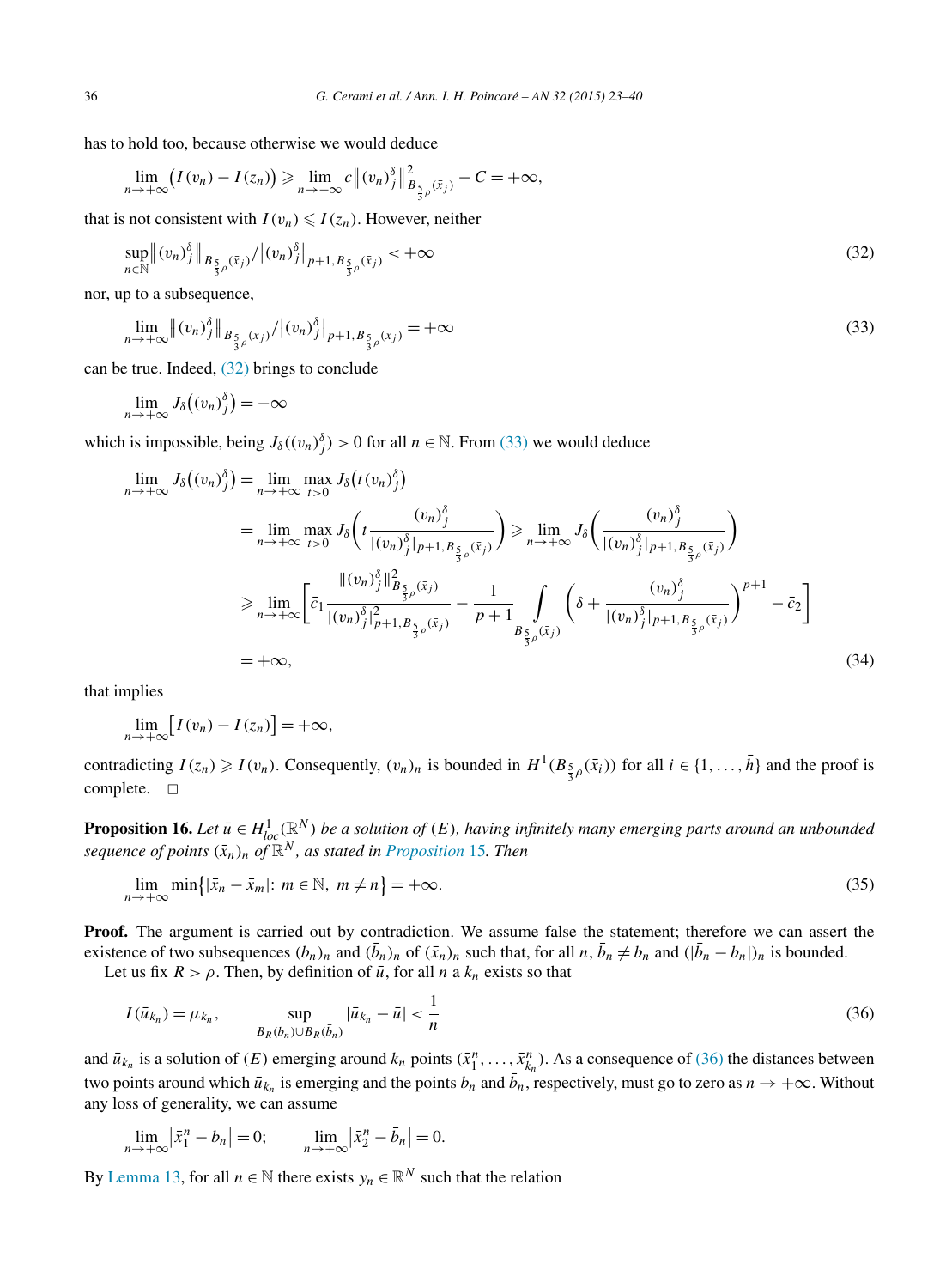<span id="page-14-0"></span>
$$
\mu(y_n, \bar{x}_2^n, \dots, \bar{x}_{k_n}^n) > \mu(\bar{x}_2^n, \dots, \bar{x}_{k_n}^n) + m_{\infty}
$$
\n(37)

holds. Now, if we show that

$$
\limsup_{n \to +\infty} \left[ \mu\left(\bar{x}_1^n, \dots, \bar{x}_{k_n}^n\right) - \mu\left(\bar{x}_2^n, \dots, \bar{x}_{k_n}^n\right) \right] < m_\infty,\tag{38}
$$

we are done, because combining [\(36\),](#page-13-0) (37) and (38) we obtain, for large *n*,

 $\mu_{k_n} = I(\bar{u}_{k_n}) = \mu(\bar{x}_1^n, \ldots, \bar{x}_{k_n}^n) < \mu(y_n, \bar{x}_2^n, \ldots, \bar{x}_{k_n}^n) \leq \mu_{k_n}$ 

which is impossible.

The argument for proving  $(38)$  is analogous to that of Proposition 5.1 of [\[6\],](#page-17-0) nevertheless we include it here to make the paper self-contained.

We set  $w_{1,n} := w(x - \bar{x}_1^n)$  and we consider the projection of it on the constraint  $I'(u)[u^{\delta}] = 0$  that is  $\tilde{w}_{1,n} :=$  $(w_{1,n})_{\delta}$  +  $\vartheta(w_{1,n})(w_{1,n})^{\delta}$ . Let  $s_n(x)$  belong to  $M_{\bar{x}_2^n,\ldots,\bar{x}_{k_n}^n}$ . Then

$$
\tilde{w}_{1,n} \in S_{\bar{x}_1^n}, \qquad \tilde{w}_{1,n} \vee s_n \in S_{\bar{x}_1^n, \dots, \bar{x}_{k_n}^n}
$$

and

$$
\mu_{\bar{x}_1^n,\dots,\bar{x}_{k_n}^n} = I(\bar{u}_{k_n}) \leqslant I(\tilde{w}_{1,n} \vee s_n) \n\leqslant I(\tilde{w}_{1,n}) + I(s_n) - I(\tilde{w}_{1,n} \wedge s_n) = \mu_{\bar{x}_2^n,\dots,\bar{x}_{k_n}^n} + I(\tilde{w}_{1,n}) - I(\tilde{w}_{1,n} \wedge s_n).
$$
\n(39)

Now, from the argument of  $(14)$  and  $(15)$  of [Lemma 11,](#page-6-0) we have

$$
I(\tilde{w}_{1,n}) \leqslant m_{\infty} + o(1). \tag{40}
$$

On the other hand

$$
(\tilde{w}_{1,n} \wedge s_n)_{\delta} = (w_{1,n} \wedge s_n)_{\delta} = w_{1,n} \wedge s_n,
$$

and, since  $(|\bar{x}_1^n - \bar{x}_2^n|)_n$  is bounded, a  $\gamma \in \mathbb{R}^+$  exists so that, for all *n*,

$$
\mathrm{supp}(s_n)^{\delta}_2 \subset B_{\rho}(\bar{x}_2^n) \subset B_{\rho+\gamma}(\bar{x}_1^n),
$$

thus we infer

$$
I(\tilde{w}_{1,n} \wedge s_n) \ge a_0 \left(\frac{1}{2} - \frac{1}{p+1}\right) \int_{\mathbb{R}^N} (w_{1,n} \wedge s_n)^2 dx
$$
  
\n
$$
\ge C \int_{\text{supp}(s_n)_{2}^{\delta}} (w_{1,n}(x))^{2} dx \ge C \left(\inf_{B_{\rho+\gamma}(0)} w\right)^2 |\text{supp}(s_n)_{2}^{\delta}|.
$$
\n(41)

Clearly, (39), (40) and (41) give (38) once the relation

$$
\liminf_{n \to +\infty} |\text{supp}(s_n)^{\delta}_2| > 0 \tag{42}
$$

is proved. Arguing by contradiction, we assume

$$
\liminf_{n \to +\infty} \left| \text{supp}(s_n)^{\delta}_2 \right| = 0.
$$

Then, we deduce that  $\|(s_n)\|^{\delta}_{2}\|/|(s_n)\^{\delta}_{2}\|_{p+1}$  cannot be bounded. Otherwise, in fact, up to a subsequence, the contrasting relations:

$$
\frac{(s_n)^{\delta}_{2}}{|(s_n)^{\delta}_{2}|_{p+1}} \rightharpoonup \bar{s} \quad \text{weakly in } H^{1}(\mathbb{R}^{N}),
$$
  

$$
\frac{(s_n)^{\delta}_{2}}{|(s_n)^{\delta}_{2}|_{p+1}} \rightharpoonup \bar{s} \quad \text{strongly in } L^{p+1}(\mathbb{R}^{N}),
$$
  

$$
\bar{s}(x) = 0 \quad \text{a.e. in } \mathbb{R}^{N},
$$

would be true simultaneously.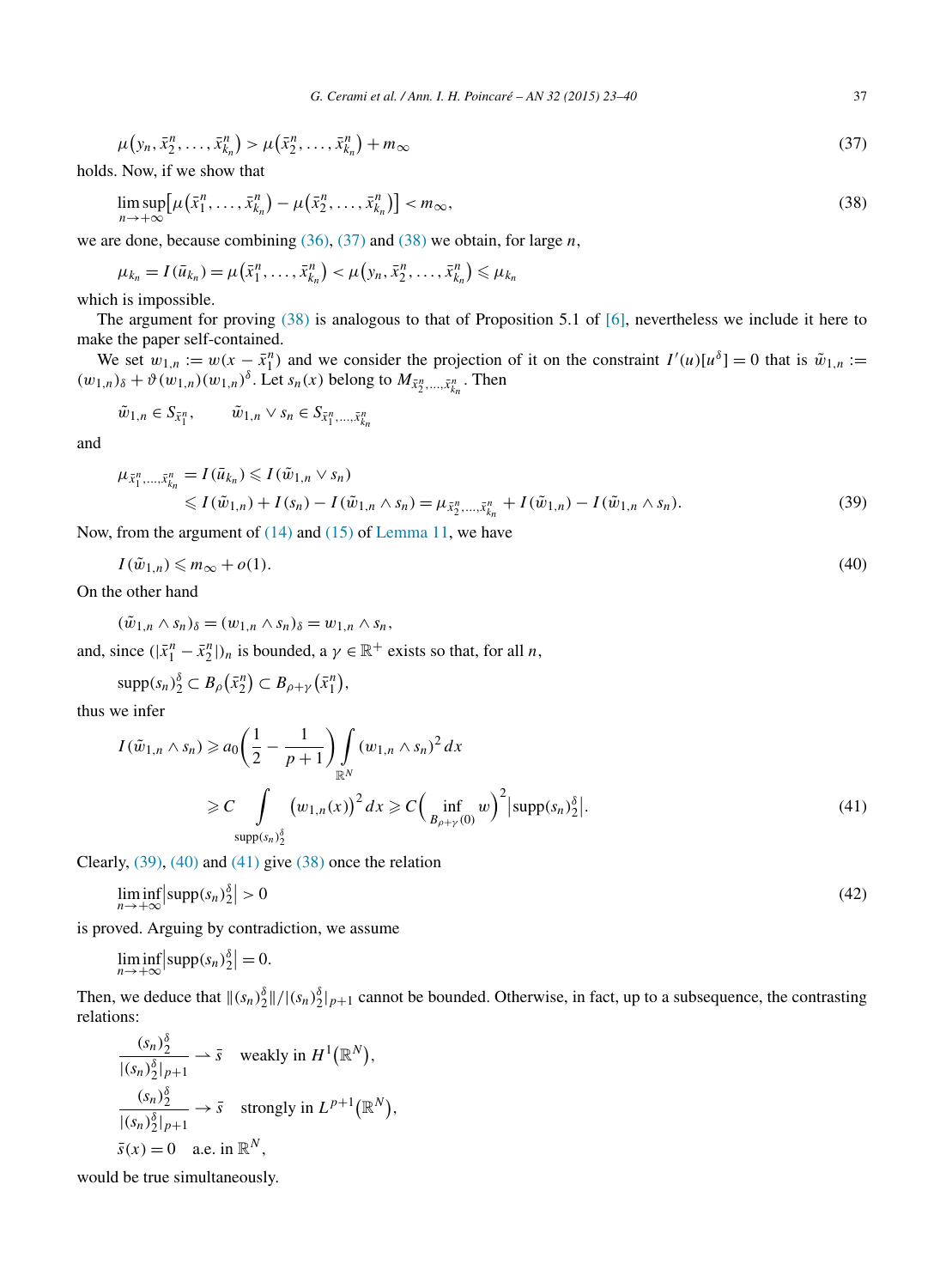<span id="page-15-0"></span>Therefore, up to a subsequence, we have

$$
\lim_{n \to +\infty} \frac{\|(s_n)_{2}^{\delta}\|}{|(s_n)_{2}^{\delta}|_{p+1}} = +\infty,
$$

and, consequently, arguing as in [\(34\)](#page-13-0) we get

$$
\lim_{n \to +\infty} J_{\delta}\big((s_n)_{2}^{\delta}\big) = +\infty. \tag{43}
$$

Now, set

$$
\hat{s}_n(x) := \left[ (s_n)_{\delta} + \sum_{i=3}^{k_n} (s_n)_{i}^{\delta} \right] \vee \tilde{w}_{2,n},
$$

where  $w_{2,n}(x) = w(x - \bar{x}_2^n)$ ,  $\tilde{w}_{2,n} = (w_{2,n})_{\delta} + \vartheta(w_{2,n})(w_{2,n})^{\delta} \in S_{\bar{x}_2^n}$ . Then  $\hat{s}_n \in S_{\bar{x}_2^n, ..., \bar{x}_{k_n}^n}$  and, since  $s_n \in M_{\bar{x}_2^n, ..., \bar{x}_{k_n}^n}$ ,  $I(s_n) \le I(\hat{s}_n).$  (44)

On the other hand, considering (43) and observing that, similarly to [\(40\),](#page-14-0)  $\lim_{n\to+\infty} I(\tilde{w}_{2,n}) = m_\infty$ , we get for large *n* 

$$
I(\hat{s}_n) - I(s_n) \leq I((s_n)_{\delta}) + \sum_{i=3}^{k_n} J_{\delta}((s_n)_{i}^{\delta}) + I(\tilde{w}_{2,n}) - \left[ I((s_n)_{\delta}) + \sum_{i=2}^{k_n} J_{\delta}((s_n)_{i}^{\delta}) \right]
$$
  
=  $I(\tilde{w}_{2,n}) - J_{\delta}((s_n)_{2}^{\delta}) < 0$ 

that contradicts (44). Thus [\(42\)](#page-14-0) holds true and the proof is complete.  $\Box$ 

**[Proposition](#page-13-0) 17.** *Let*  $\bar{u} \in H_{loc}^1(\mathbb{R}^N)$  *and*  $(\bar{x}_n)_n$  *be as in Proposition* 16*. Then* 

$$
\lim_{n \to +\infty} \bar{u}(x + \bar{x}_n) = w(x) \tag{45}
$$

*uniformly on all compact sets*  $K \subset \mathbb{R}^N$ .

**Proof.** Let us fix  $\bar{r} > \rho$ . Then, by definition of  $\bar{u}$ , for all  $n$ , a  $k_n \in \mathbb{N}$  exists so that

$$
\sup_{B_{\bar{r}}(\bar{x}_n)}|\bar{u}_{k_n}-\bar{u}|<1/n;
$$

with  $\bar{u}_{k_n}$  solution of *(E)* emerging around  $k_n$  points  $(\bar{x}_1^n, \ldots, \bar{x}_{k_n}^n)$ . As a consequence, there exists a point around which  $\bar{u}_{k_n}$  is emerging and whose distance from  $\bar{x}_n$  is infinitesimal as  $n \to +\infty$ . Without any loss of generality, we assume

$$
\lim_{n \to +\infty} \left| \bar{x}_1^n - \bar{x}_n \right| = 0. \tag{46}
$$

Moreover, from [\(35\),](#page-13-0) the relations

$$
\lim_{n \to +\infty} |\bar{x}_1^n| = +\infty, \qquad \lim_{n \to +\infty} \min\{|\bar{x}_1^n - \bar{x}_j^n|: j = 2, \dots, k_n\} = +\infty,
$$

follow. Thus, setting  $d_n = \min\{|\bar{x}_1^n - \bar{x}_j^n|: j = 2, ..., k_n\}$ , we define  $\xi_n(x) := \xi(|x - \bar{x}_1^n| - \frac{d_n}{2})$  where  $\xi \in C^\infty(\mathbb{R}, [0, 1])$ is such that  $\xi(t) = 0$  if  $|t| \leq 1/2$  and  $\xi(t) = 1$  if  $|t| \geq 1$ . Since  $d_n \frac{1}{n \to +\infty} +\infty$ , for large *n*, we have

$$
\xi_n(x)\overline{u}_{k_n} = \hat{u}_n(x) + \check{u}_n(x),
$$

where  $\hat{u}_n(x) \in S_{\bar{x}_1^n}, \, \check{u}_n(x) \in S_{\bar{x}_2^n, \dots, \bar{x}_{k_n}^n}$ , and

$$
\mathrm{supp}\,\hat{u}_n\subset B_{\frac{d_n}{2}-\frac{1}{2}}(\bar{x}_1^n),\qquad\mathrm{supp}\,\check{u}_n\subset\mathbb{R}^N\setminus B_{\frac{d_n}{2}+\frac{1}{2}}(\bar{x}_1^n).
$$

Then computations analogous to  $(19)$  and  $(30)$  bring to

$$
I(\hat{u}_n) + I(\check{u}_n) = I(\xi_n \bar{u}_{k_n}) \leqslant I(\bar{u}_{k_n}) + O(e^{-\bar{\eta}d_n}).
$$
\n
$$
(47)
$$

Now, considering  $\overline{z}_n \in M_{\overline{x}_1^n}$  and  $z_n = \zeta(|x - \overline{x}_1^n| - \frac{d_n}{2})\overline{z}_n(x)$ , with  $\zeta \in C^\infty(\mathbb{R}, [0, 1])$  such that  $\zeta(t) = 1$  if  $|t| \leq 1/4$ ,  $\zeta(t) = 0$  if  $|t| \geq 1/2$  we get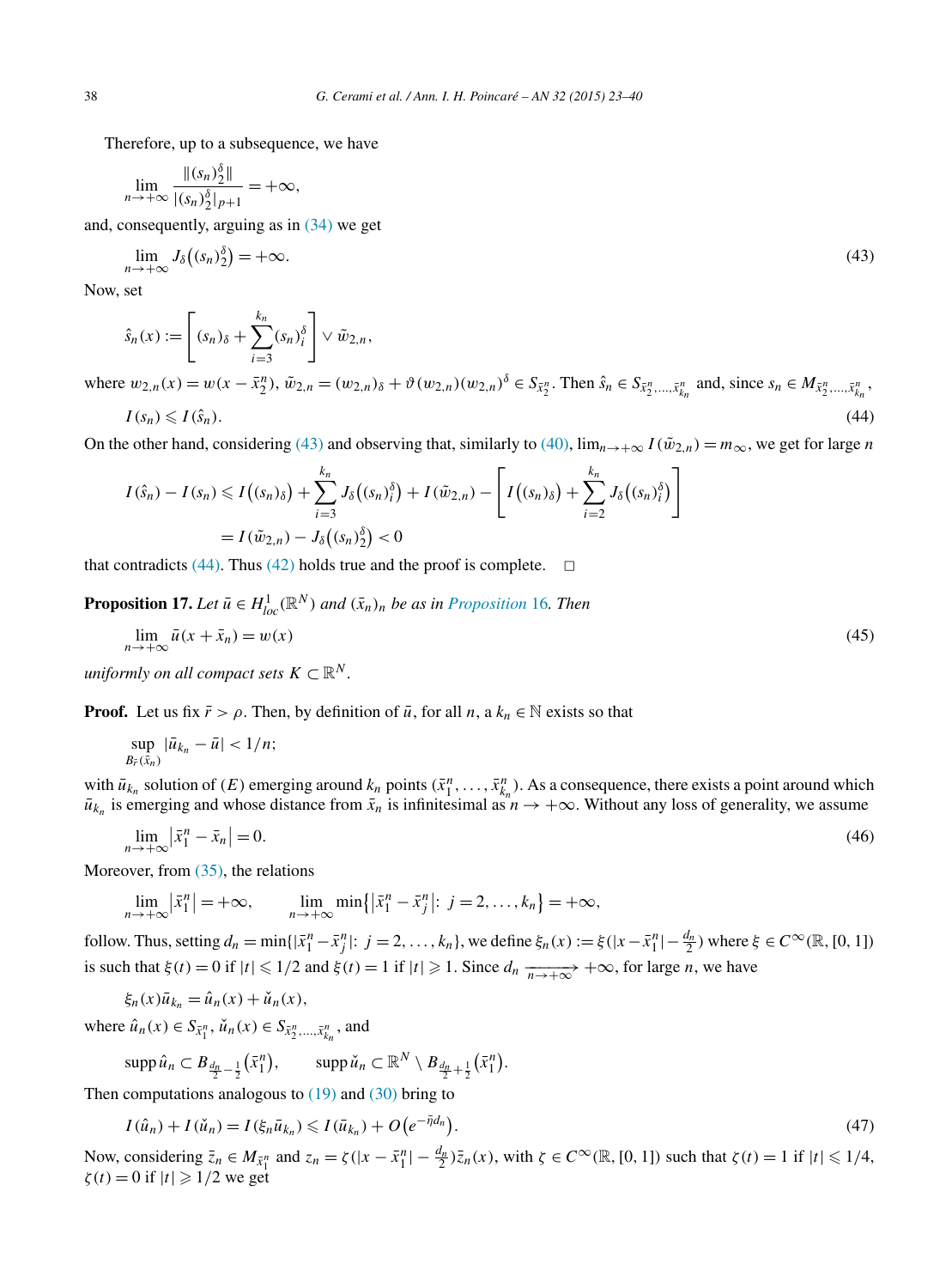$$
z_n \in S_{\bar{x}_1^n}, \qquad z_n + \check{u}_n \in S_{\bar{x}_1^n, \dots, \bar{x}_k^n};
$$
  

$$
I(\bar{u}_{k_n}) \leq I(z_n) + I(\check{u}_n)
$$
 (48)

and, making again computations analogous to those in [\(30\)](#page-11-0) and using [Lemma 11,](#page-6-0)

$$
I(z_n) = I(\bar{z}_n) + O\left(e^{-\bar{\eta}d_n}\right) \leq m_\infty + o(1). \tag{49}
$$

Thus, combining  $(47)$ ,  $(48)$  and  $(49)$  we deduce

$$
I(\hat{u}_n) \leqslant I(\bar{u}_{k_n}) - I(\check{u}_n) + o(1) \leqslant I(z_n) + o(1) \leqslant m_\infty + o(1). \tag{50}
$$

On the other hand, denoting by  $\tilde{u}_n$  the projection of  $\hat{u}_n$  on the constraint  $(I')^{\infty}(u)[u^{\delta}] = 0$ ,  $\tilde{u}_n(x) = (\hat{u}_n)_{\delta}$  +  $\vartheta^{\infty}(\hat{u}_n)(\hat{u}_n)^{\delta}$ ,  $\tilde{u}_n$  belongs to  $S_{\tilde{x}_1^n}^{\infty}$  and by arguments quite analogous to those used to prove [\(22\)](#page-9-0) (considering  $\bar{x}_1^n$ instead of  $y_n$  and choosing  $\sigma_n = |\bar{x}_1^n|$ ) we obtain

$$
I(\hat{u}_n) \geqslant I(\tilde{u}_n) \geqslant m_\infty + o(1). \tag{51}
$$

 $(50)$  and  $(51)$  imply

$$
\lim_{n \to +\infty} I(\hat{u}_n) = m_\infty,\tag{52}
$$

that, used in  $(51)$ , gives

$$
\lim_{n \to +\infty} I(\tilde{u}_n) = m_{\infty}.\tag{53}
$$

Now, we can write (52) as

$$
m_{\infty} + o(1) = I(\hat{u}_n) = I((\hat{u}_n)_{\delta}) + J_{\delta}((\hat{u}_n)^{\delta})
$$

from which, using the coercivity of *I* on  $(\hat{u}_n)_{\delta}$  and the relation  $J_{\delta}((\hat{u}_n)^{\delta}) > 0$ , we deduce at once that  $\|(\hat{u}_n)_{\delta}\|$  is bounded.

To show that  $\|(\hat{u}_n)^{\delta}\|$  is bounded too, we argue by contradiction and we assume that, up to a subsequence,  $\|(\hat{u}_n)^{\delta}\| \xrightarrow[n \to +\infty]{} +\infty$ . Then, we have

$$
m_{\infty} + o(1) \geq J_{\delta}((\hat{u}_{n})^{\delta}) = \max_{t > 0} J_{\delta}(t(\hat{u}_{n})^{\delta})
$$
  
= 
$$
\max_{t > 0} J_{\delta}\left(t \frac{(\hat{u}_{n})^{\delta}}{|(\hat{u}_{n})^{\delta}|_{p+1}}\right) \geq J_{\delta}\left(\frac{(\hat{u}_{n})^{\delta}}{|(\hat{u}_{n})^{\delta}|_{p+1}}\right) \geq c_{1} \frac{(\|\hat{u}_{n}\|^{2})^{\delta}}{|(\hat{u}_{n})^{\delta}|_{p+1}} - c_{2},
$$

where  $c_1 > 0$  and  $c_2 > 0$ , that implies

 $\|\hat{u}_n\| \leq C_1 |(\hat{u}_n)^{\delta}|_{p+1}, \quad C_1 > 0.$ 

Since, by Sobolev embedding, it is also true the relation

$$
|(\hat{u}_n)^{\delta}|_{p+1} \leqslant C_2 \|\hat{u}_n\|, \quad C_2 > 0
$$

where  $C_2$  is independent of *n* because supp $(\hat{u}_n)^{\delta} \subset B_{\rho}(\bar{x}_1^n)$ , we obtain

$$
J_{\delta}\big((\hat{u}_n)^{\delta}\big) \leqslant c_3 \|\hat{u}_n\|^2 - c_4 \big|(\hat{u}_n)^{\delta}\big|_{p+1}^{p+1} + c_5 \xrightarrow[n \to +\infty]{} -\infty
$$

that is impossible because  $J_{\delta}((\hat{u}_n)^{\delta}) > 0$ .

Therefore,  $\|(\hat{u}_n)^{\delta}\|$  is bounded. Consequently the boundedness of  $\vartheta^{\infty}(\hat{u}_n)$  can be easily proved, hence we deduce  $\|(\tilde{u}_n)\|$  is bounded and, using (53),  $\vartheta(\tilde{u}_n)$   $\frac{}{n \to +\infty}$  1. We remark also that  $\hat{u}_n(x) = \bar{u}_{k_n}$  in  $B_{\frac{d_n}{2} - 1}(\bar{x}_1^n)$ , thus, in this set it is a solution of  $-\Delta u + a(x)u = u^p$ .

Let now *R* > 0 be a number arbitrarily fixed. Since  $d_n \frac{d_n}{n \to +\infty} +\infty$ , we can assert that

$$
\bar{u}_{k_n}(x+\bar{x}_1^n) = \hat{u}_n(x+\bar{x}_1^n) \to w(x) \quad \text{in } H^1(B_R(0)).
$$

Thus, by a bootstrap argument, we deduce  $\bar{u}_{k_n}(\cdot + \bar{x}_1^n) \in C^{1+\epsilon}(K)$ , and  $(\bar{u}_{k_n}(\cdot + \bar{x}_1^n))_n$  is bounded in  $C^{1+\epsilon}(K)$  for some  $\epsilon > 0$  and for all compact sets  $K \subset B_R(0)$ . As a consequence, in view of [\(46\),](#page-15-0) we get the desired conclusion.  $\Box$